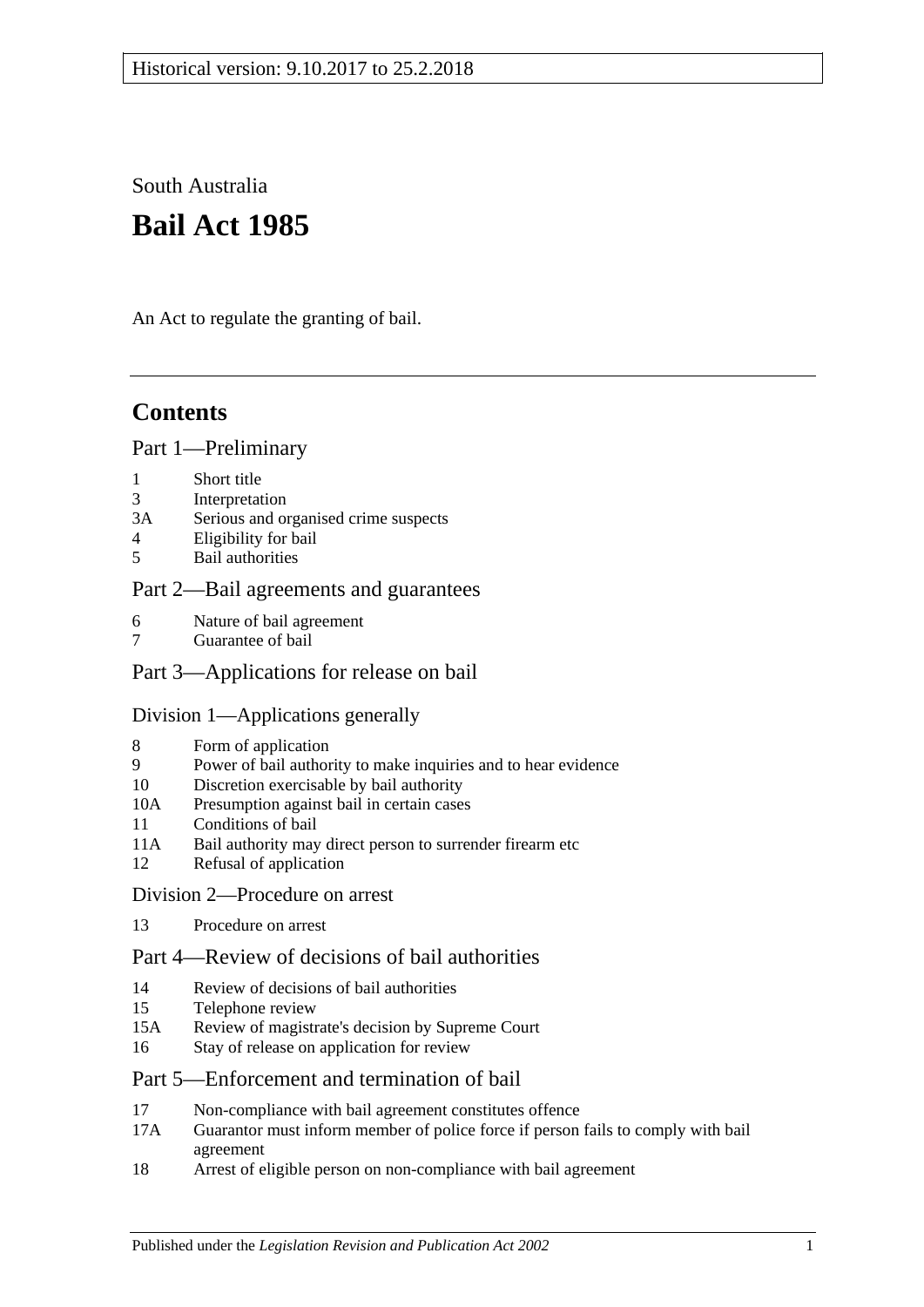- 19A [Arrest of person who is serious and organised crime suspect](#page-20-1)
- 20 [Termination of bail agreement](#page-20-2)

#### [Part 6—Miscellaneous](#page-20-3)

- 21 [Evidence](#page-20-4)
- 21A [Applications on behalf of the Crown](#page-21-0)
- 21B [Intervention programs](#page-21-1)
- 21C [Power of delegation—intervention program manager](#page-22-0)
- 22 [False information on bail applications](#page-22-1)
- 23 [Period of release on bail not to count as part of sentence](#page-22-2)
- 23A [Bail authority to consider intervention orders](#page-22-3)
- 24 [Act not to affect provisions relating to intervention and restraining orders](#page-23-0)
- 25 [Non-application of 48 Geo. III c. 58 in this State](#page-23-1)
- 26 [Regulations](#page-23-2)

[Legislative history](#page-24-0)

# <span id="page-1-0"></span>**The Parliament of South Australia enacts as follows:**

# **Part 1—Preliminary**

#### <span id="page-1-1"></span>**1—Short title**

This Act may be cited as the *Bail Act 1985*.

#### <span id="page-1-2"></span>**3—Interpretation**

(1) In this Act, unless the contrary intention appears—

*ammunition* has the same meaning as in the *[Firearms Act](http://www.legislation.sa.gov.au/index.aspx?action=legref&type=act&legtitle=Firearms%20Act%202015) 2015*;

*bail authority* means a court or person constituted as a bail authority by or under [section](#page-4-0) 5;

*case manager* means a person responsible for supervision of a person's participation in an intervention program;

*Chief Executive Officer* has the same meaning as in the *[Correctional Services](http://www.legislation.sa.gov.au/index.aspx?action=legref&type=act&legtitle=Correctional%20Services%20Act%201982)  Act [1982](http://www.legislation.sa.gov.au/index.aspx?action=legref&type=act&legtitle=Correctional%20Services%20Act%201982)*;

*child* means a person who was, on the day on which an offence was allegedly committed by that person, under the age of 18 years;

*community corrections officer* means—

- (a) in relation to a child—an officer or employee of an administrative unit of the Public Service whose duties include the supervision of young offenders in the community;
- (b) in any other case—an officer or employee of an administrative unit of the Public Service whose duties include the supervision of adult offenders in the community;

*designated police facility* has the same meaning as in section 78 of the *[Summary](http://www.legislation.sa.gov.au/index.aspx?action=legref&type=act&legtitle=Summary%20Offences%20Act%201953)  [Offences Act](http://www.legislation.sa.gov.au/index.aspx?action=legref&type=act&legtitle=Summary%20Offences%20Act%201953) 1953*;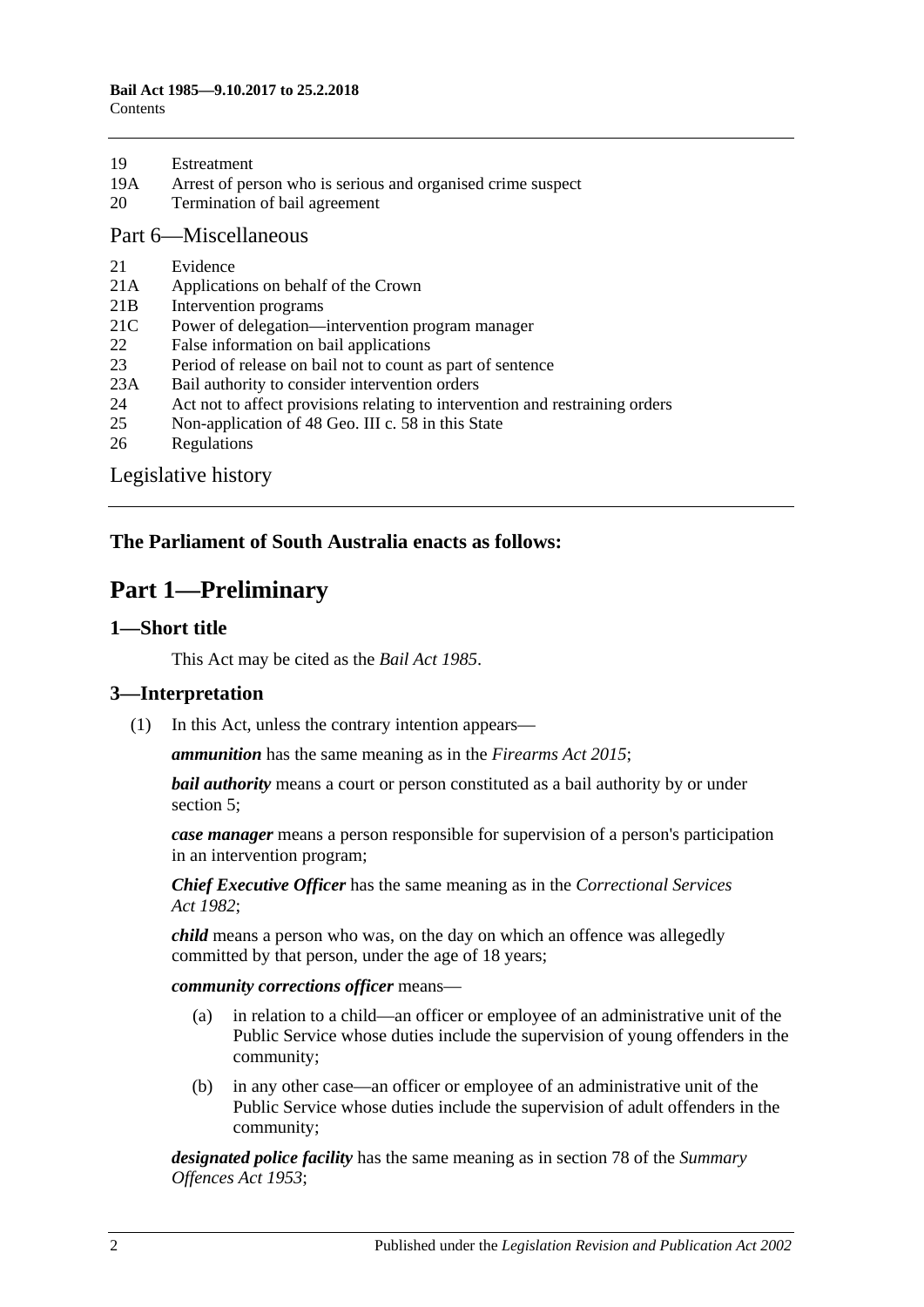*eligible person* means a person who is eligible to apply for release on bail under [section](#page-3-1) 4;

*financial condition*, in relation to bail, means a condition requiring an applicant for bail to provide security or obtain guarantees, or requiring a guarantor to provide security; and *non-financial condition* has a correlative meaning;

*firearm* has the same meaning as in the *[Firearms Act](http://www.legislation.sa.gov.au/index.aspx?action=legref&type=act&legtitle=Firearms%20Act%202015) 2015*;

*guarantee* means an agreement under [section](#page-6-0) 7;

*guarantor* means a person who enters into a guarantee;

*guardian*, in relation to a child, means a parent of the child and any person who is the legal guardian of the child or who has the immediate custody and control of the child;

*intervention program* means a program that provides—

- (a) supervised treatment; or
- (b) supervised rehabilitation; or
- (c) supervised behaviour management; or
- (d) supervised access to support services; or
- (e) a combination of any one or more of the above,

designed to address behavioural problems (including problem gambling), substance abuse or mental impairment;

*intervention program manager* means a person employed by the South Australian Courts Administration Authority to have general oversight of intervention programs and coordinate the implementation of relevant court orders (and includes a delegate of such a person);

*officer in charge*, in relation to a police station, means the police officer for the time being in charge of the police station;

*responsible officer*, in relation to a police station, means—

- (a) the officer in charge of the police station; or
- (b) if a police officer has, for the time being, been designated by the officer in charge of the police station as the officer with responsibility for persons accepted into custody at the police station—that officer;

*serious and organised crime offence* has the same meaning as in the *[Criminal Law](http://www.legislation.sa.gov.au/index.aspx?action=legref&type=act&legtitle=Criminal%20Law%20Consolidation%20Act%201935)  [Consolidation Act](http://www.legislation.sa.gov.au/index.aspx?action=legref&type=act&legtitle=Criminal%20Law%20Consolidation%20Act%201935) 1935*;

*serious and organised crime suspect*—see [section](#page-3-0) 3A;

*telephone* includes any telecommunication device for the transmission of speech;

*victim*, in relation to an offence, means a person who allegedly suffers injury in consequence of the commission of the offence;

*working day* means any day except a Saturday, or a Sunday or other public holiday.

(2) For the purposes of this Act, a person will be taken to have been convicted of an offence if a formal finding of guilt has been made against that person by a court whether or not the court proceeds to record a conviction.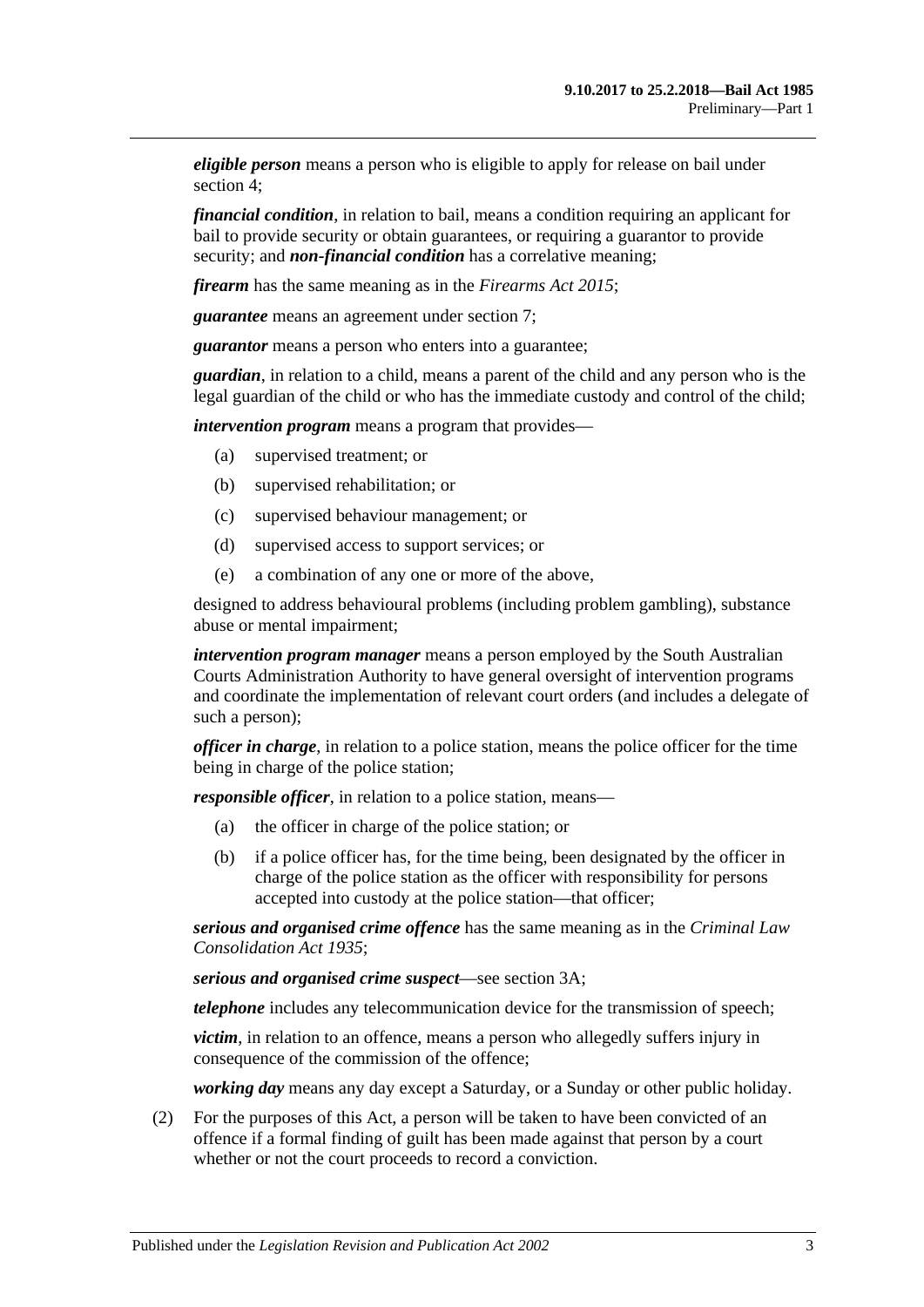#### <span id="page-3-0"></span>**3A—Serious and organised crime suspects**

- <span id="page-3-5"></span><span id="page-3-4"></span>(1) A bail authority may determine that a person is a *serious and organised crime suspect* for the purposes of this Act if the bail authority is satisfied, on application by the Crown, that—
	- (a) the person has been charged with a serious and organised crime offence; and
	- (b) the person was not, at the time of the alleged offence, a child; and
	- (c) the grant of bail to the person is likely to cause a potential witness, or other person connected with proceedings for the alleged offence, to reasonably fear for his or her safety.
- <span id="page-3-6"></span><span id="page-3-2"></span>(2) A determination by a bail authority that a person taken into custody on a charge of an offence is a serious and organised crime suspect ceases to apply after 6 months if, at that time—
	- (a) the person has not been tried, or is not on trial, for the offence; and
	- (b) the trial of the offence is not subject to a determination of the Supreme Court or the District Court under section 275(3) of the *[Criminal Law Consolidation](http://www.legislation.sa.gov.au/index.aspx?action=legref&type=act&legtitle=Criminal%20Law%20Consolidation%20Act%201935)  Act [1935](http://www.legislation.sa.gov.au/index.aspx?action=legref&type=act&legtitle=Criminal%20Law%20Consolidation%20Act%201935)*.
- (3) [Subsection](#page-3-2) (2) does not affect the operation of a bail agreement to which the person is subject at the time at which the determination ceases to apply.

**Note—**

```
The person is, however, eligible to reapply for bail—see section 4(1)(h).
```
#### <span id="page-3-1"></span>**4—Eligibility for bail**

- <span id="page-3-3"></span>(1) The following persons are eligible for release on bail under this Act:
	- (a) a person who has been taken into custody—
		- (i) on a charge of an offence; or
		- (ii) in the case of a child—on suspicion of having committed an offence;
	- (b) a person who has been convicted of an offence but has not been sentenced for that offence;
	- (c) a person who has been convicted of, and sentenced for, an offence but has not exhausted all rights of appeal against the conviction or sentence, or to have it reviewed;
	- (d) a person who is appearing before a court for allegedly failing to observe a condition of a recognizance;
	- (e) a person who appears before a court in answer to a summons (including a person who so appears as a witness);
	- (f) a person who has been arrested on a warrant and is appearing or is to appear before a court as a witness;
	- (g) a person arrested on a warrant issued under [section](#page-20-1) 19A;
	- (h) a person who is no longer a serious and organised crime suspect because of the operation of [section](#page-3-2) 3A(2).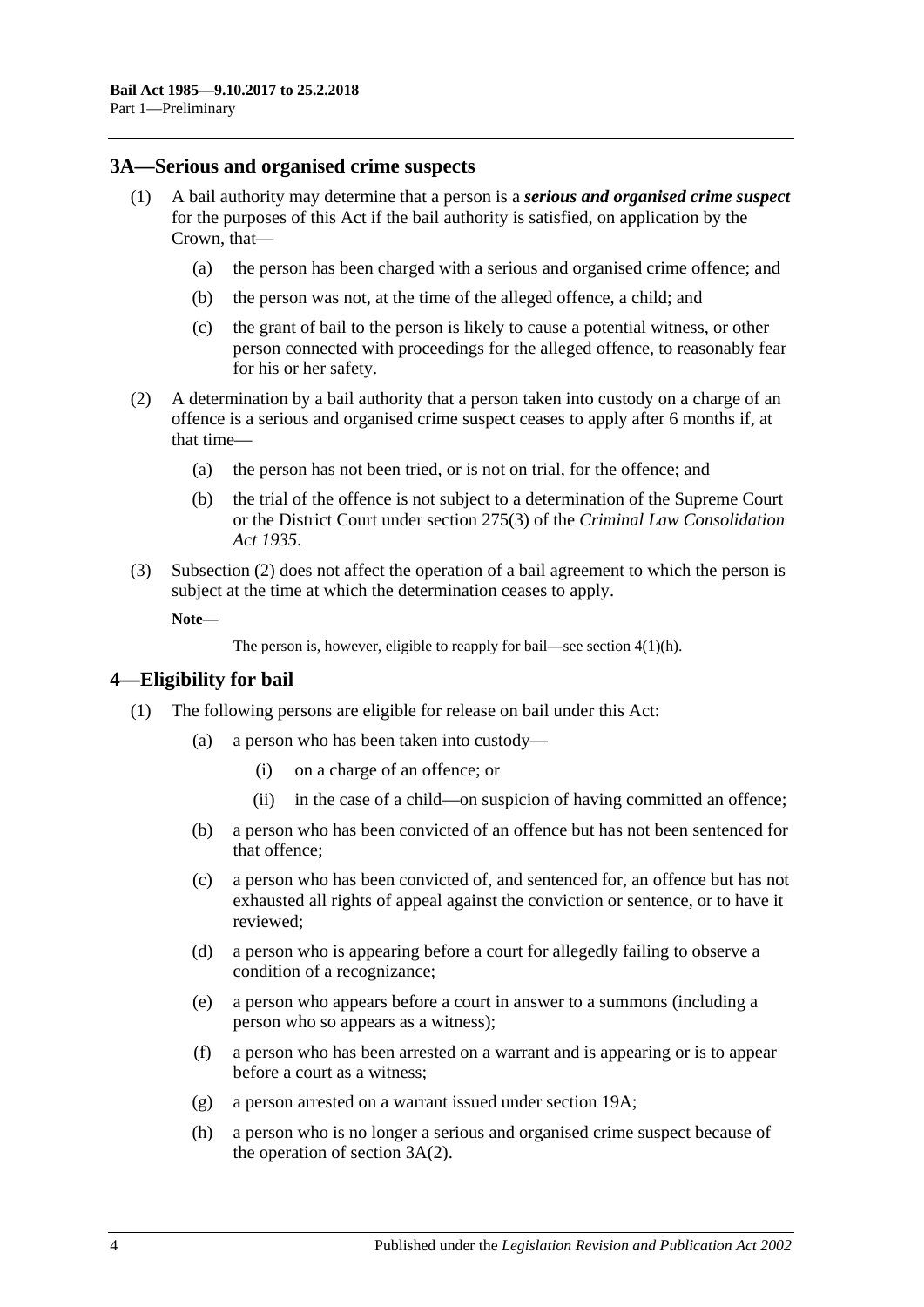- (1a) A person who is eligible to apply for bail in accordance with [subsection](#page-3-3)  $(1)(h)$  may so apply despite the fact that he or she is already subject to a bail agreement (the *previous bail agreement*) if, at the time of the previous bail agreement, the person was a serious and organised crime suspect (and if a new bail agreement is entered into following such an application, the previous bail agreement ceases to be in force).
- (2) If a person who has been arrested is being detained pursuant to the *[Summary Offences](http://www.legislation.sa.gov.au/index.aspx?action=legref&type=act&legtitle=Summary%20Offences%20Act%201953)  Act [1953](http://www.legislation.sa.gov.au/index.aspx?action=legref&type=act&legtitle=Summary%20Offences%20Act%201953)* for a purpose related to the investigation of an offence, the person is not eligible for release on bail until the end of that detention.
- (3) Where a person is being detained under Part 3 of the *[Criminal Law \(High Risk](http://www.legislation.sa.gov.au/index.aspx?action=legref&type=act&legtitle=Criminal%20Law%20(High%20Risk%20Offenders)%20Act%202015)  [Offenders\) Act](http://www.legislation.sa.gov.au/index.aspx?action=legref&type=act&legtitle=Criminal%20Law%20(High%20Risk%20Offenders)%20Act%202015) 2015*, the person is not eligible for release on bail.

#### <span id="page-4-0"></span>**5—Bail authorities**

- (1) The following are constituted as bail authorities for the purposes of this Act:
	- (a) the Supreme Court;
	- (b) a court before which the eligible person has been charged with the offence in respect of which the eligible person has been taken into custody;
	- (c) a court before which the eligible person has appeared for trial or sentencing;
	- (d) if the eligible person—
		- (i) is charged with a summary offence only; or
		- (ii) is charged with an indictable offence but has not appeared before a court for trial or sentencing,

the Magistrates Court;

- (e) if the eligible person—
	- (i) has been arrested on a warrant (other than a warrant endorsed by the court or justice issuing the warrant with a statement excluding the granting of bail by a police officer); or
	- (ii) has not appeared before a court charged with the offence in respect of which he or she has been taken into custody,

a police officer who is—

- (iii) of or above the rank of sergeant; or
- (iv) the responsible officer for a police station;
- (ea) if the eligible person is appearing before a court in answer to a summons or for allegedly failing to observe a condition of a recognizance—that court;
- (eb) if the eligible person is appearing, or is to appear, as a witness before a court—that court;
- (f) a person authorised or required to release the eligible person on bail under [subsection](#page-4-1) (2).
- <span id="page-4-1"></span>(2) If a warrant for the arrest of a person is issued, the court or justice issuing the warrant may, by endorsement on the warrant—
	- (a) authorise or require a specified person, or a person of a specified class, to release the arrested person on bail; or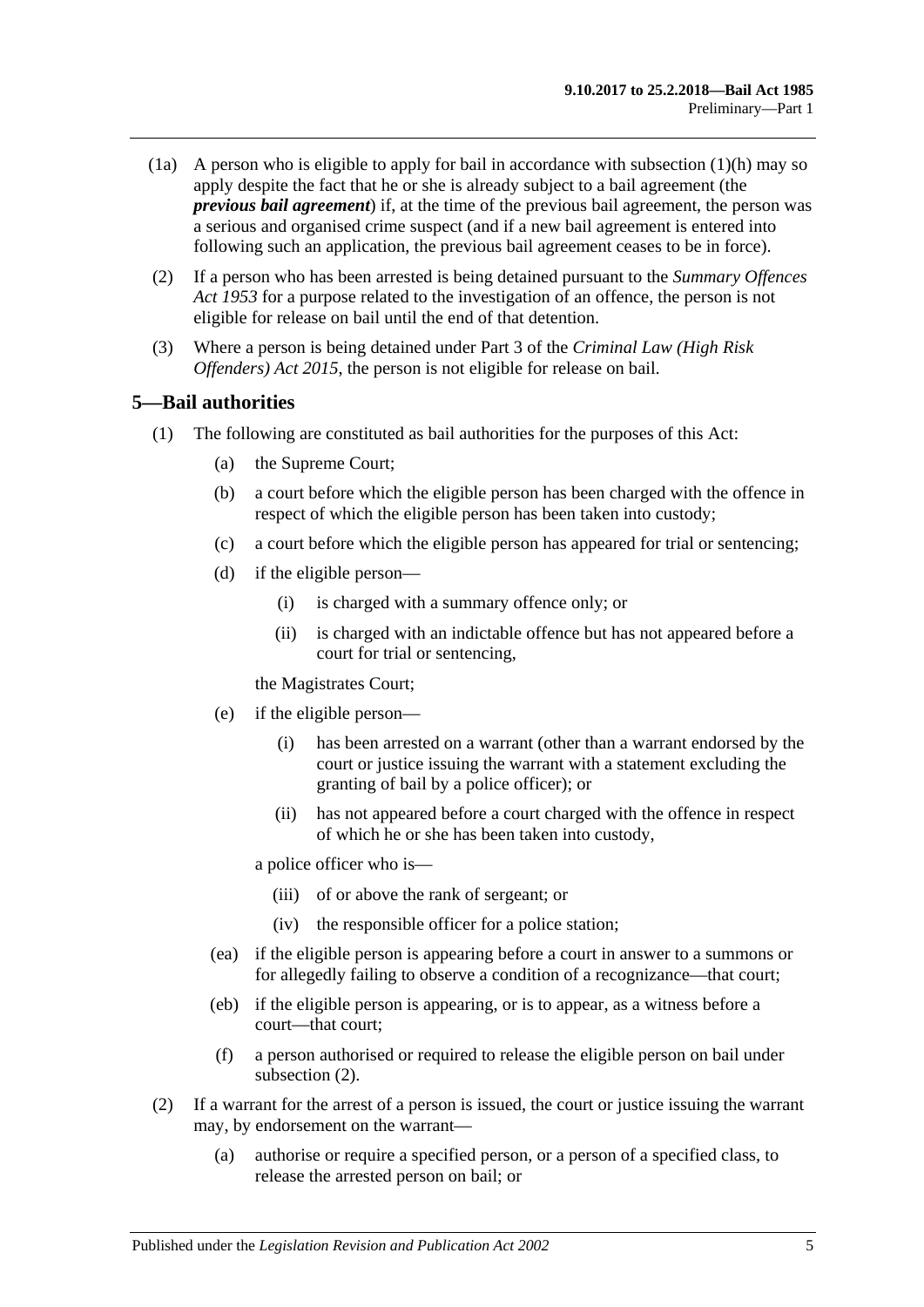(b) exclude the granting of bail to the arrested person by a police officer.

# <span id="page-5-0"></span>**Part 2—Bail agreements and guarantees**

### <span id="page-5-2"></span><span id="page-5-1"></span>**6—Nature of bail agreement**

- (1) A bail agreement with a person who has been charged with, or convicted of, an offence is an agreement under which that person makes an undertaking to the Crown—
	- (a) subject to any directions in the agreement to the contrary, to be present throughout all proceedings—
		- (i) if the person has not been convicted of the offence—relating to any preliminary examination of the charge and to the hearing and determination of the charge;
		- (ii) if the person is convicted of the offence—relating to sentencing and to any appeal from, or review of, the conviction or any sentence; and
	- (b) to comply with any conditions as to the person's conduct while on bail stipulated in the agreement; and
	- (c) if the agreement so provides—to forfeit to the Crown a sum stipulated in the agreement if the person fails, without proper excuse, to comply with a term or condition of the agreement.
- (1a) For the purposes of [subsection](#page-5-2) (1)—
	- (a) a child who has been arrested on suspicion of having committed an offence will, for so long as no charge is actually laid against the child, be taken to have been charged with that suspected offence; and
	- (b) if the child is not charged with that suspected offence but with some other offence arising out of the same circumstances as that suspected offence—a bail agreement entered into by the child relates to that other offence.
- (1b) A bail agreement with a person who is appearing or is to appear before a court as a witness in proceedings (other than proceedings relating to an offence for which that person has been charged or convicted) is an agreement under which that person makes an undertaking to the court—
	- (a) to be present at the proceedings in accordance with the terms of the agreement; and
	- (b) to comply with any conditions as to the person's conduct while on bail stipulated in the agreement; and
	- (c) if the agreement so provides—to forfeit to the Crown a sum stipulated in the agreement if the person fails, without proper excuse, to comply with a term or condition of the agreement.
- (2) A bail agreement must be in the prescribed form.
- (3) If a bail authority decides to release a person on bail, the bail agreement may be entered into before the bail authority or, unless the bail authority otherwise directs, before—
	- (a) a justice; or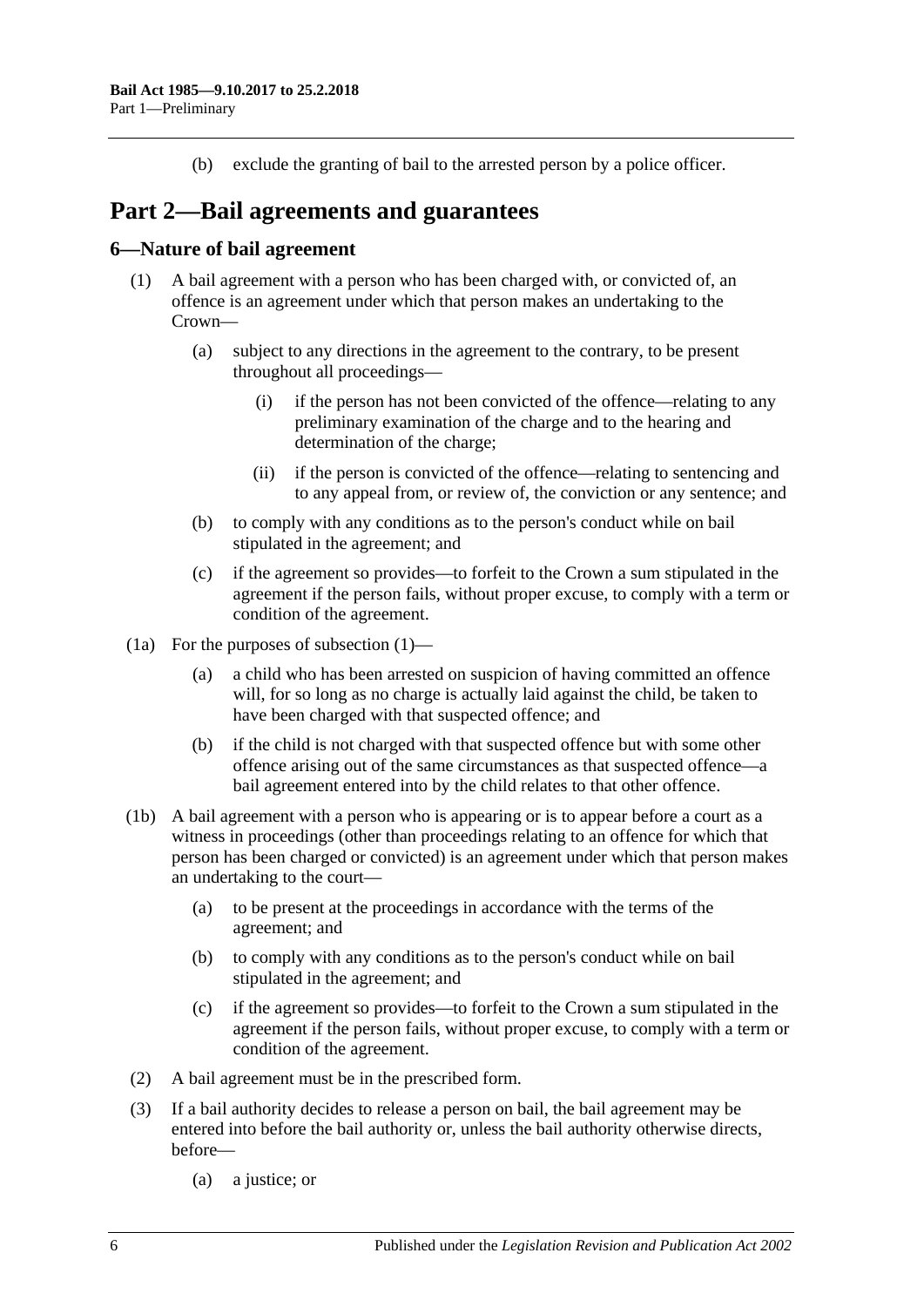- (b) a police officer who is—
	- (i) of or above the rank of sergeant; or
	- (ii) the responsible officer for a police station; or
- (c) if the person is in prison—the person who is in charge of the prison; or
- (ca) a registrar or deputy registrar of a court; or
- (d) any other person specified by the bail authority or any other person of a class specified by the bail authority.
- (4) Despite the provisions of any other Act, a bail authority may for any sufficient reason, on the application of a person on bail or the Crown, or on its own initiative, vary the conditions of a bail agreement or revoke a bail agreement.
- (5) If a bail authority revokes a bail agreement, the bail authority (not being a police officer) may, if it is necessary to do so, issue a warrant for the arrest of the person who was released under the agreement.

### <span id="page-6-0"></span>**7—Guarantee of bail**

- (1) A guarantee of bail is an agreement with the Crown under which a person—
	- (a) guarantees that a person released under a bail agreement will comply with—
		- (i) all the terms and conditions of the agreement; or
		- (ii) such of the terms and conditions of the agreement as are specified in the guarantee; and
	- (b) undertakes that, if that person fails to comply with a term or condition of the bail agreement to which the guarantee relates, he or she (the guarantor) will forfeit to the Crown the sum (if any) specified in the guarantee.
- (2) A guarantee of bail must be in the prescribed form.
- (3) A guarantee of bail may be entered into before the bail authority granting bail or, unless the bail authority otherwise directs, before—
	- (a) a justice; or
	- (b) a police officer who is—
		- (i) of or above the rank of sergeant; or
		- (ii) the responsible officer for a police station; or
	- (c) if the person who is to be released on bail is in prison—the person who is in charge of the prison; or
	- (ca) a registrar or deputy registrar of a court; or
	- (d) any other person specified by the bail authority or any other person of a class specified by the bail authority.
- (4) A bail authority may for any sufficient reason, on the application of a guarantor, vary the terms of the guarantee or revoke the guarantee.
- (5) If a bail authority varies or revokes a guarantee, the bail authority may make such consequential variation of the terms of the bail agreement, or revoke the bail agreement, as appears appropriate in the circumstances.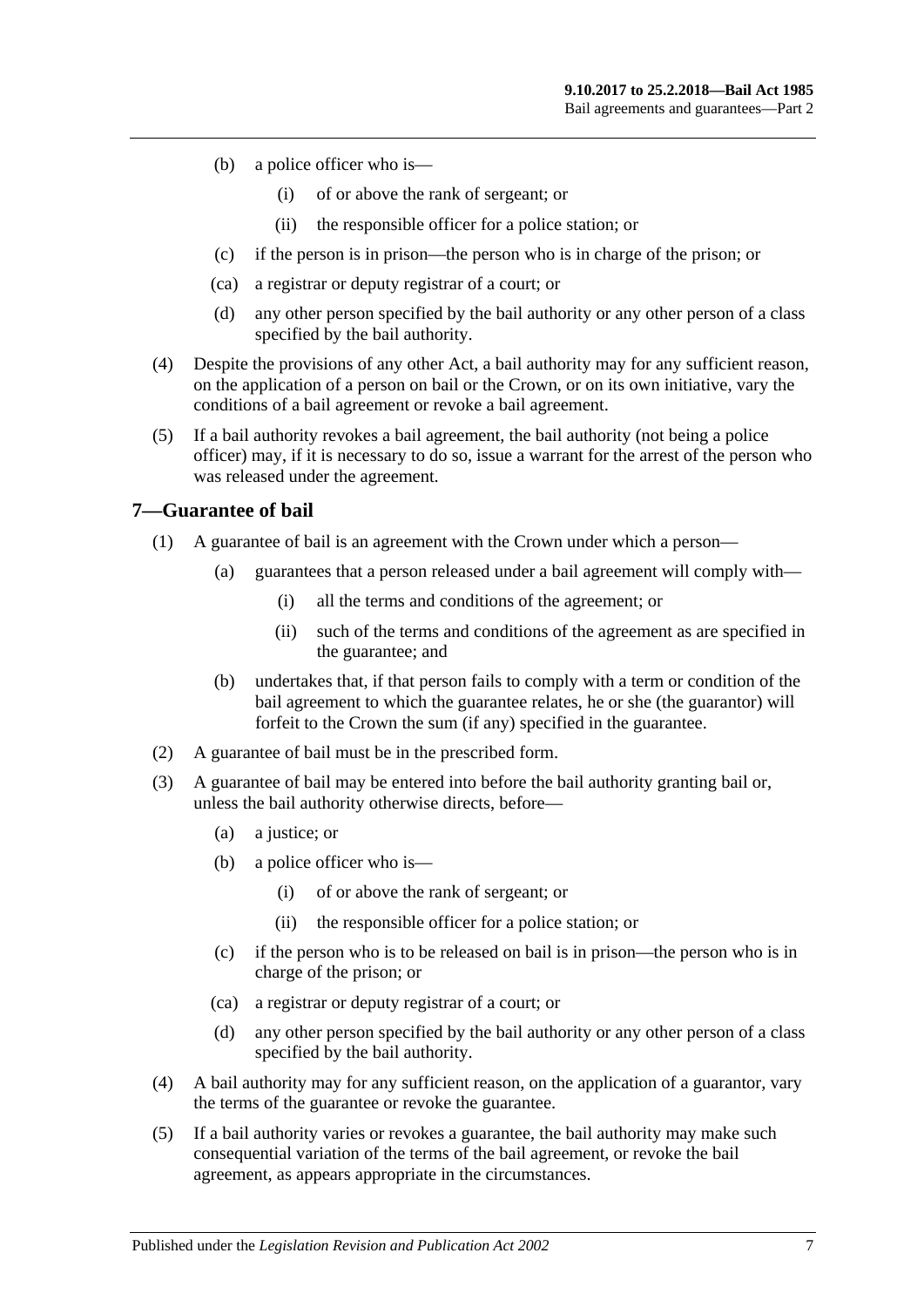(6) A guarantor of bail must be of or above the age of 18 years.

# <span id="page-7-0"></span>**Part 3—Applications for release on bail**

# <span id="page-7-1"></span>**Division 1—Applications generally**

# <span id="page-7-5"></span><span id="page-7-2"></span>**8—Form of application**

- (1) Subject to [subsection](#page-7-4) (1a), an application of a person for release on bail—
	- (a) must be in the prescribed form; and
	- (b) must contain the prescribed information; and
	- (c) must be made in accordance with any procedure prescribed by the regulations.
- <span id="page-7-4"></span>(1a) An application for release on bail need not be made in accordance with [subsection](#page-7-5) (1)—
	- (a) if the bail authority is satisfied that a less formal application should be permitted in view of the applicant's illiteracy, imperfect command of the English language, intellectual limitations or for any other proper reason; or
	- (b) if the bail authority has access to an application previously made by the applicant and considers that a further written application is unnecessary.
- <span id="page-7-6"></span>(2) A person who has the custody of an eligible person must, at the request of that person—
	- (a) afford such assistance as that person reasonably requires to complete a written application for release on bail; and
	- (b) if the custodian is not a bail authority—transmit the application as soon as practicable to a bail authority.
- (2a) If the eligible person is a child, a request may be made on behalf of the child under [subsection](#page-7-6) (2) by a guardian of the child.
- (3) If a written application for release on bail comes before a bail authority for determination, the bail authority may proceed to consider and determine the application despite the fact that the application was made in the first instance to some other bail authority.

# <span id="page-7-3"></span>**9—Power of bail authority to make inquiries and to hear evidence**

- <span id="page-7-7"></span>(1) Subject to this section, a bail authority to which an application for release on bail is made—
	- (a) may make inquiries, or direct that inquiries be made, of the applicant and other persons who may be able to furnish information relevant to the determination of the application; and
	- (b) if the authority (not being a police officer) thinks fit—may take evidence on oath from the applicant or any other person who may be able to furnish information relevant to the determination of the application.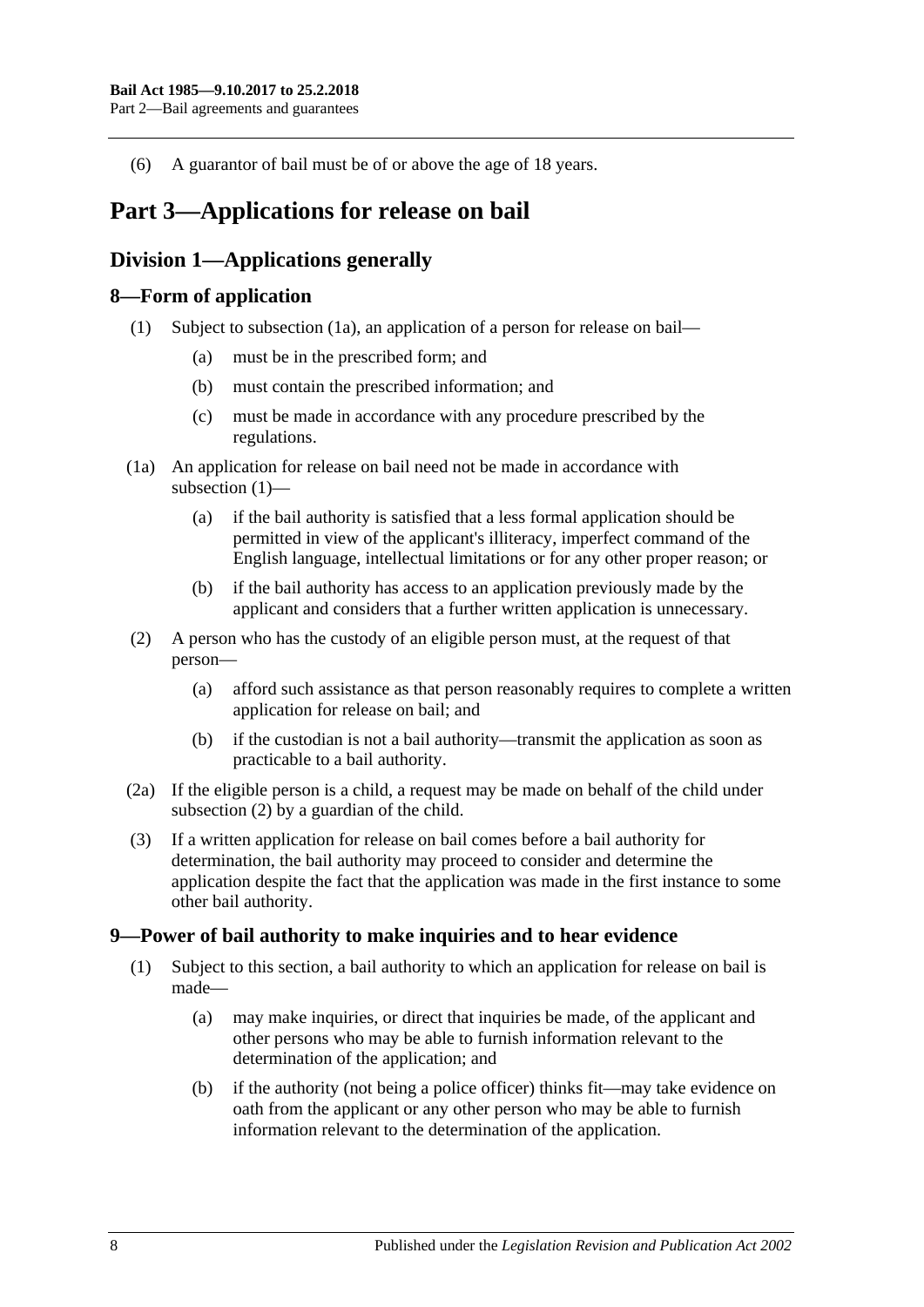(2) If a bail authority takes evidence, or proposes to take evidence, on oath under [subsection](#page-7-7)  $(1)(b)$ , it must at the request of the applicant or the Crown permit such examination, cross-examination or re-examination of the witness as may be appropriate in the circumstances.

# <span id="page-8-0"></span>**10—Discretion exercisable by bail authority**

- (1) If an application for bail is made to a bail authority by an eligible person who has been charged with, but not convicted of, an offence in respect of which he or she has been taken into custody, the bail authority should, subject to this Act, release the applicant on bail unless, having regard to—
	- (a) the gravity of the offence in respect of which the applicant has been taken into custody; and
	- (b) the likelihood (if any) that the applicant would, if released—
		- (i) abscond; or
		- (ii) offend again; or
		- (iii) interfere with evidence, intimidate or suborn witnesses, or hinder police inquiries; or
		- (iv) commit a breach of an intervention order under the *[Intervention](http://www.legislation.sa.gov.au/index.aspx?action=legref&type=act&legtitle=Intervention%20Orders%20(Prevention%20of%20Abuse)%20Act%202009)  [Orders \(Prevention of Abuse\) Act](http://www.legislation.sa.gov.au/index.aspx?action=legref&type=act&legtitle=Intervention%20Orders%20(Prevention%20of%20Abuse)%20Act%202009) 2009*; and
	- (d) any need that the applicant may have for physical protection; and
	- (e) any medical or other care that the applicant may require; and
	- (f) any previous occasions on which the applicant may have contravened or failed to comply with a term or condition of a bail agreement; and
	- (g) any other relevant matter,

the bail authority considers that the applicant should not be released on bail.

- (2) If the applicant has been convicted of the offence in respect of which he or she has been taken into custody, the bail authority has, subject to this Act, an unfettered discretion as to whether the applicant should be released on bail.
- (3) If the applicant is a person who is appearing or is to appear before a court as a witness in proceedings (other than proceedings relating to an offence for which that person has been charged or convicted), the bail authority should, subject to this Act, release the applicant on bail unless there is a likelihood that the applicant would, if released, abscond.
- (4) Despite the other provisions of this section, if there is a victim of the offence, the bail authority must, in determining whether the applicant should be released on bail, give primary consideration to the need that the victim may have, or perceive, for physical protection from the applicant.

# <span id="page-8-2"></span><span id="page-8-1"></span>**10A—Presumption against bail in certain cases**

(1) Despite [section](#page-8-0) 10, bail is not to be granted to a prescribed applicant unless the applicant establishes the existence of special circumstances justifying the applicant's release on bail.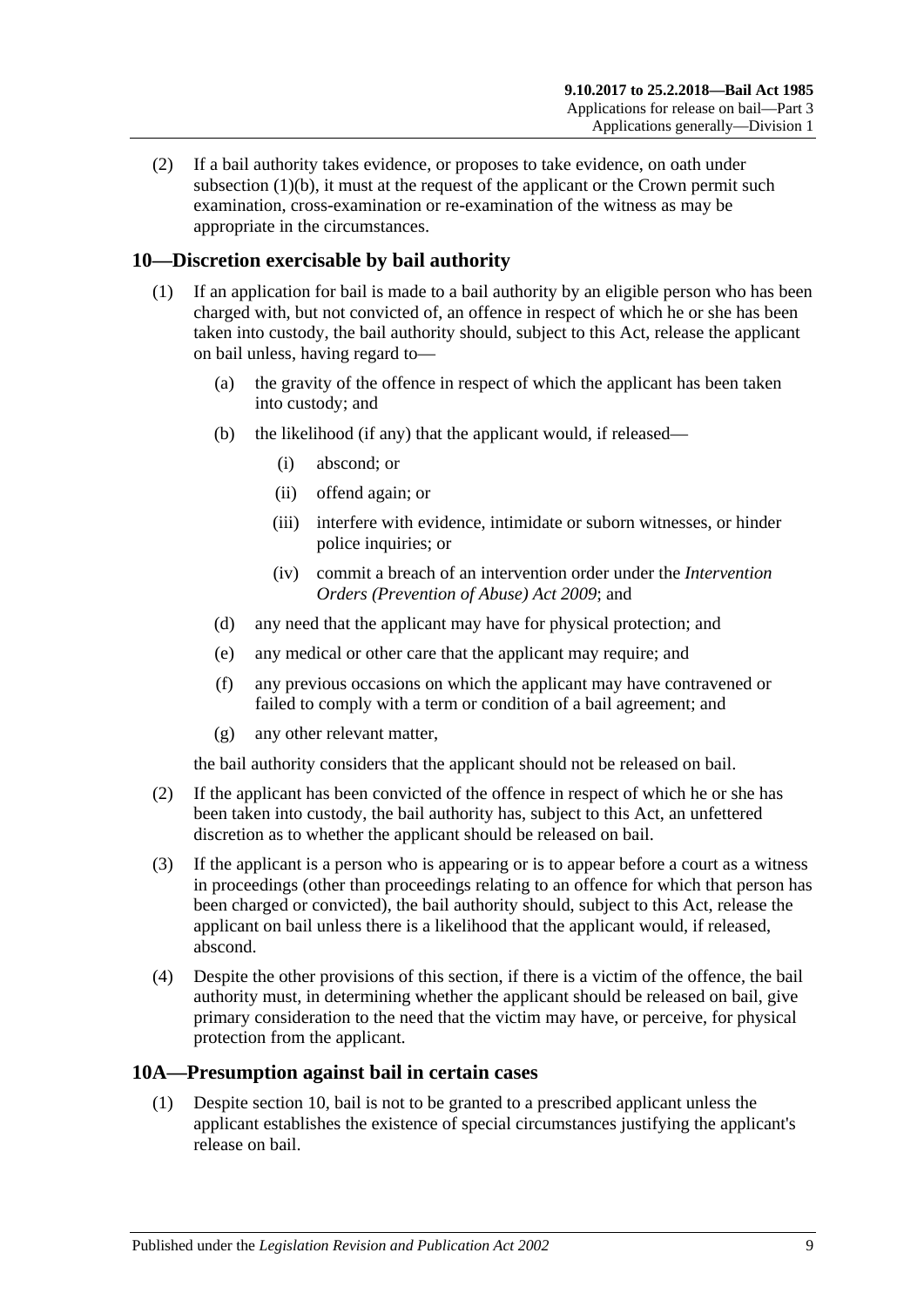- (1a) An applicant who is a serious and organised crime suspect will not be taken to have established that special circumstances exist for the purposes of [subsection](#page-8-2) (1) unless the applicant also establishes, by evidence verified on oath or by affidavit, that he or she has not previously been convicted of—
	- (a) a serious and organised crime offence; or
	- (b) an offence committed in another jurisdiction that would, if committed in this jurisdiction, have been a serious and organised crime offence.
- (2) In this section—

#### *prescribed applicant* means—

- (a) an applicant taken into custody in relation to any of the following offences if committed, or allegedly committed, by the applicant in the course of attempting to escape pursuit by a police officer or attempting to entice a police officer to engage in a pursuit:
	- (i) an offence against section 13 of the *[Criminal Law Consolidation](http://www.legislation.sa.gov.au/index.aspx?action=legref&type=act&legtitle=Criminal%20Law%20Consolidation%20Act%201935)  Act [1935](http://www.legislation.sa.gov.au/index.aspx?action=legref&type=act&legtitle=Criminal%20Law%20Consolidation%20Act%201935)* in which the victim's death was caused by the applicant's use of a motor vehicle;
	- (ii) an offence against section 19A of the *[Criminal Law Consolidation](http://www.legislation.sa.gov.au/index.aspx?action=legref&type=act&legtitle=Criminal%20Law%20Consolidation%20Act%201935)  Act [1935](http://www.legislation.sa.gov.au/index.aspx?action=legref&type=act&legtitle=Criminal%20Law%20Consolidation%20Act%201935)*;
	- (iii) an offence against section 29 of the *[Criminal Law Consolidation](http://www.legislation.sa.gov.au/index.aspx?action=legref&type=act&legtitle=Criminal%20Law%20Consolidation%20Act%201935)  Act [1935](http://www.legislation.sa.gov.au/index.aspx?action=legref&type=act&legtitle=Criminal%20Law%20Consolidation%20Act%201935)* if the act or omission constituting the offence was done or made by the applicant in the course of the applicant's use of a motor vehicle; or
- (b) an applicant taken into custody in relation to an offence against [section](#page-19-1) 17 if there is alleged to have been a contravention of, or failure to comply with, a condition of a bail agreement imposed under section  $11(2)(a)(ii)$ ; or
- (ba) an applicant taken into custody in relation to an offence against section 31 of the *[Intervention Orders \(Prevention of Abuse\) Act](http://www.legislation.sa.gov.au/index.aspx?action=legref&type=act&legtitle=Intervention%20Orders%20(Prevention%20of%20Abuse)%20Act%202009) 2009* if the act or omission alleged to constitute the offence involved physical violence or a threat of physical violence; or
- (bb) an applicant who is a serious and organised crime suspect;
- (c) an applicant taken into custody in relation to an offence of contravening or failing to comply with a control order or public safety order issued under the *[Serious and Organised Crime \(Control\) Act](http://www.legislation.sa.gov.au/index.aspx?action=legref&type=act&legtitle=Serious%20and%20Organised%20Crime%20(Control)%20Act%202008) 2008*; or
- (ca) an applicant charged with an aggravated offence involving physical violence or a threat of physical violence if an aggravating circumstance of the offence is that, at the time of the alleged offence, the applicant is alleged to have contravened an intervention order of a court and the offence lay within the range of conduct that the intervention order was designed to prevent; or
- (d) an applicant taken into custody in relation to an offence against any of the following provisions of the *[Criminal Law Consolidation Act](http://www.legislation.sa.gov.au/index.aspx?action=legref&type=act&legtitle=Criminal%20Law%20Consolidation%20Act%201935) 1935*:
	- (i) section 172;
	- (ii) section 248;
	- (iii) section 250;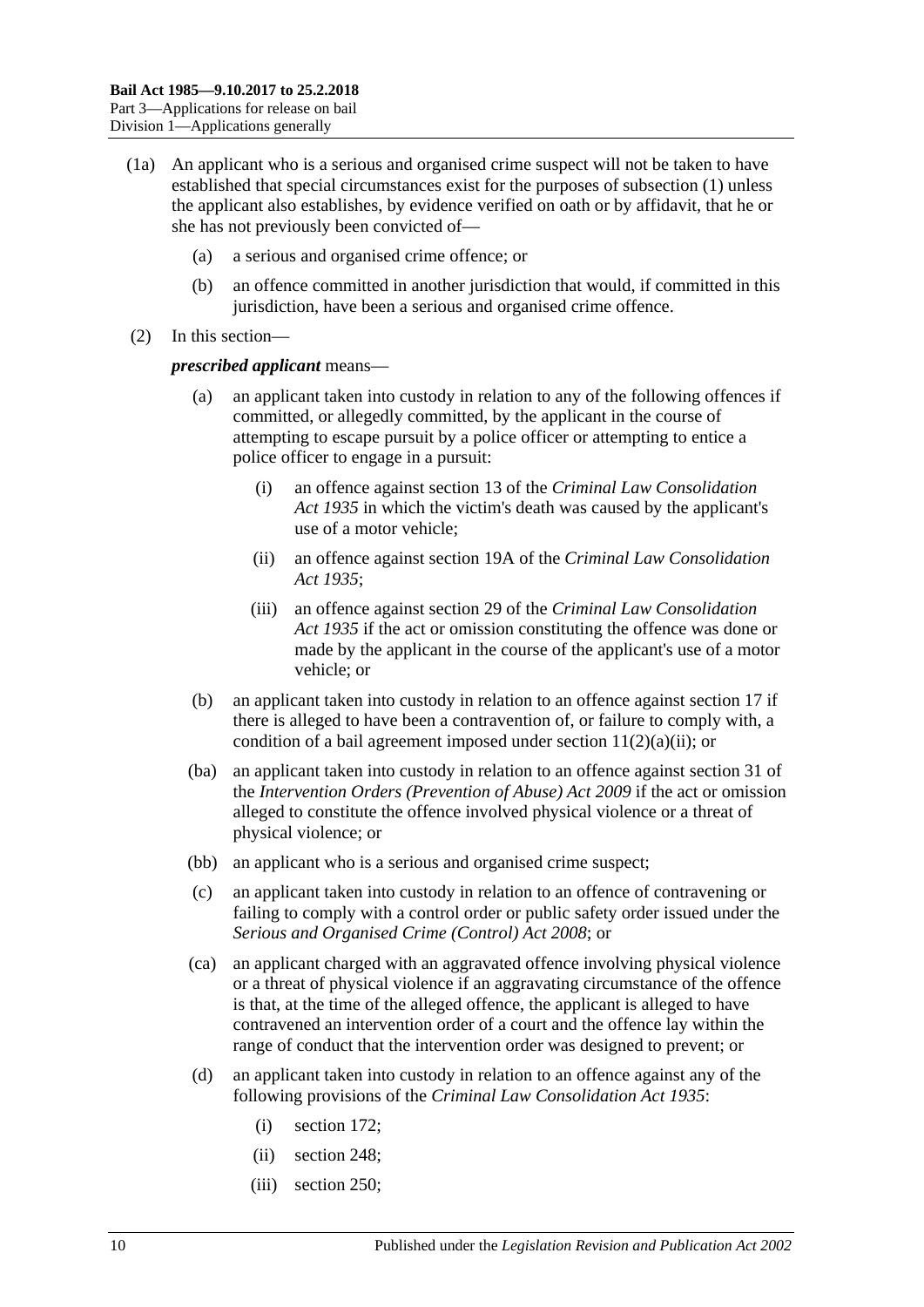- (iv) section 85B; or
- (e) an applicant taken into custody in relation to a serious firearm offence (within the meaning of Part 2 Division 2AA of the *[Criminal Law \(Sentencing\)](http://www.legislation.sa.gov.au/index.aspx?action=legref&type=act&legtitle=Criminal%20Law%20(Sentencing)%20Act%201988)  Act [1988](http://www.legislation.sa.gov.au/index.aspx?action=legref&type=act&legtitle=Criminal%20Law%20(Sentencing)%20Act%201988)*); or
- (f) an applicant taken into custody in relation to both—
	- (i) a serious drug offence (within the meaning of section 34 of the *[Controlled Substances Act](http://www.legislation.sa.gov.au/index.aspx?action=legref&type=act&legtitle=Controlled%20Substances%20Act%201984) 1984*); and
	- (ii) a serious offence against the person (within the meaning of section 74EA of the *[Summary Offences Act](http://www.legislation.sa.gov.au/index.aspx?action=legref&type=act&legtitle=Summary%20Offences%20Act%201953) 1953*).

# <span id="page-10-1"></span><span id="page-10-0"></span>**11—Conditions of bail**

- <span id="page-10-5"></span>(1) Subject to this Act, every grant of bail is subject to the following conditions:
	- (a) a condition prohibiting the applicant from possessing a firearm, ammunition or any part of a firearm;
	- (b) a condition requiring the applicant to submit to such tests (including testing without notice) for gunshot residue as may be reasonably required by the bail authority, or a person or class of persons or body specified by the bail authority.
- <span id="page-10-2"></span>(1a) A bail authority may only vary or revoke the conditions imposed by [subsection](#page-10-1) (1) if the bail authority is satisfied that—
	- (a) there are cogent reasons to do so; and
	- (b) the possession of a firearm, ammunition or part of a firearm by the person to whom the bail agreement relates does not represent an undue risk to the safety of the public.
- (1b) A bail authority that is a court can only be satisfied of the matters referred to in [subsection](#page-10-2) (1a) by evidence given on oath.
- (1c) If a bail authority varies or revokes a condition imposed by [subsection](#page-10-1) (1), the bail authority must make a written record of the reasons for its decision.
- (1d) Subject to this section, a bail authority may impose 1 or more of the conditions referred to in [subsection](#page-10-3) (2).
- <span id="page-10-4"></span><span id="page-10-3"></span>(2) The conditions that may be imposed in relation to the grant of bail are as follows:
	- (a) that the applicant agree—
		- (i) to reside at a specified address; or
		- (ia) to reside at a specified address and to remain at that place of residence while on bail, not leaving it except for one of the following purposes:
			- (A) remunerated employment; or
			- (B) necessary medical or dental treatment for the applicant; or
			- (C) averting or minimising a serious risk of death or injury (whether to the applicant or some other person); or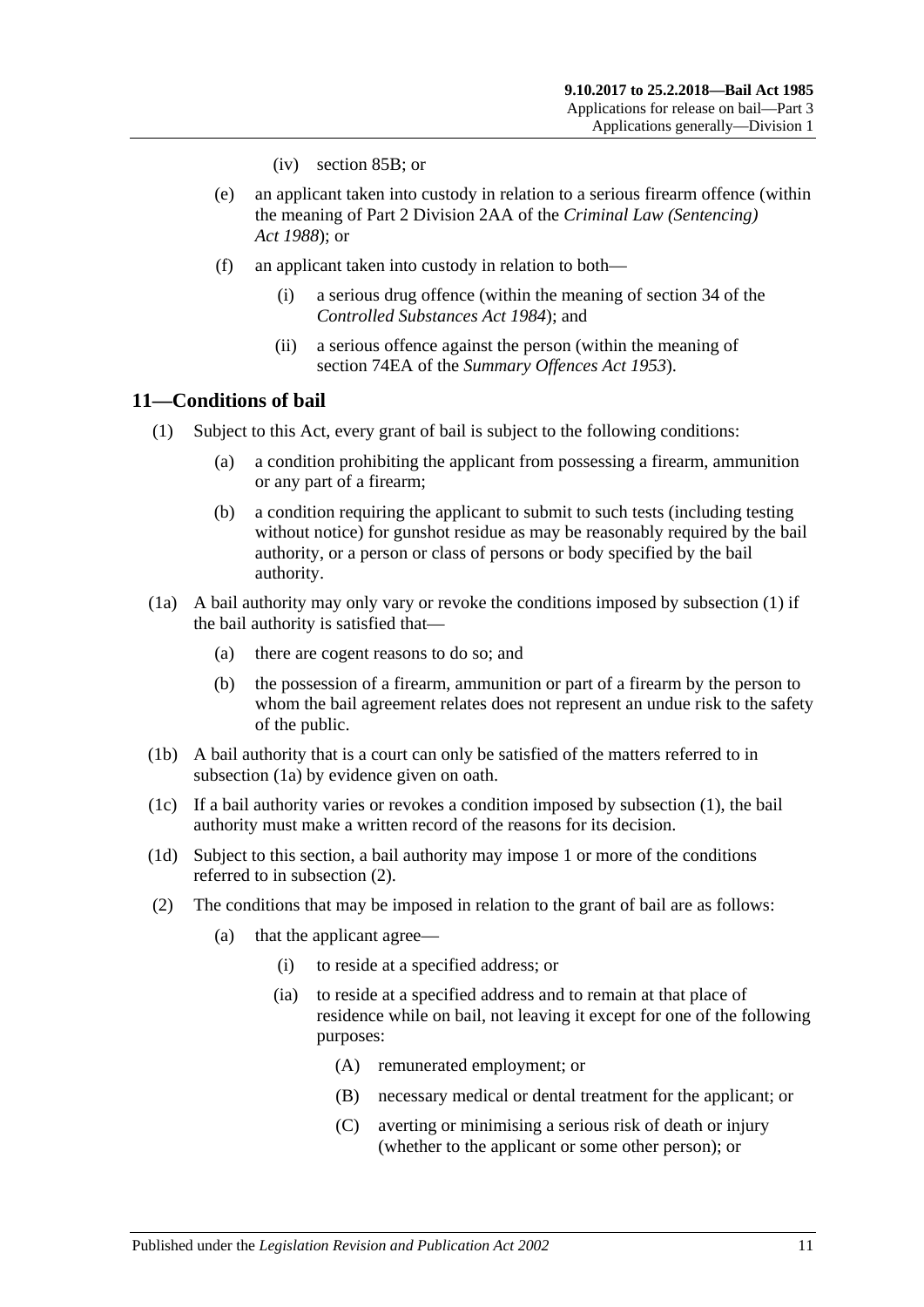- (D) any other purpose approved by a community corrections officer; or
- <span id="page-11-0"></span>(ii) if there is a victim of the offence in respect of which the applicant has been charged—to comply with such conditions relating to the physical protection of the victim that the authority considers should apply to the applicant while on bail; or
- <span id="page-11-3"></span>(iii) to be under the supervision of a community corrections officer and to obey the lawful directions of the officer; or
- (iv) to report to the police at a specified place and at specified times; or
- (v) to surrender any passport that the applicant may possess; or
- (vi) to comply with any other condition as to the applicant's conduct that the authority considers should apply while on bail;
- (b) that the applicant provide the bail authority with written assurances from a stipulated number of persons, who are acceptable to the bail authority, that they are acquainted with the applicant and are confident that the applicant will comply with the terms and conditions of a bail agreement;
- <span id="page-11-1"></span>(c) that the applicant agree to forfeit to the Crown a sum of money (to be stipulated in the bail agreement) if the applicant fails, without proper excuse, to comply with a term or condition of the bail agreement;
- (d) that the applicant provide security of a specified amount or value to secure payment of a monetary forfeiture agreed to under [paragraph](#page-11-1) (c);
- (e) that the applicant obtain specified guarantees, or guarantees of a specified nature;
- (f) that a guarantor provide security of a specified amount or value to secure payment of a stipulated monetary forfeiture.
- <span id="page-11-2"></span>(2aa) If the applicant is a serious and organised crime suspect, any grant of bail to the applicant—
	- (a) must be made subject to the following conditions:
		- (i) a condition that the applicant agree to reside at a specified address and to remain at that place of residence while on bail, not leaving it except for 1 of the following purposes:
			- (A) necessary medical or dental treatment for the applicant;
			- (B) averting or minimising a serious risk of death or injury (whether to the applicant or some other person);
			- (C) any other purpose approved by the Chief Executive Officer;
		- (ii) a condition that the applicant agree to be fitted with a device of a kind approved by the Chief Executive Officer for the purpose of monitoring compliance with the condition referred to in [subparagraph](#page-11-2) (i) and to comply with all reasonable directions of the Chief Executive Officer in relation to the device;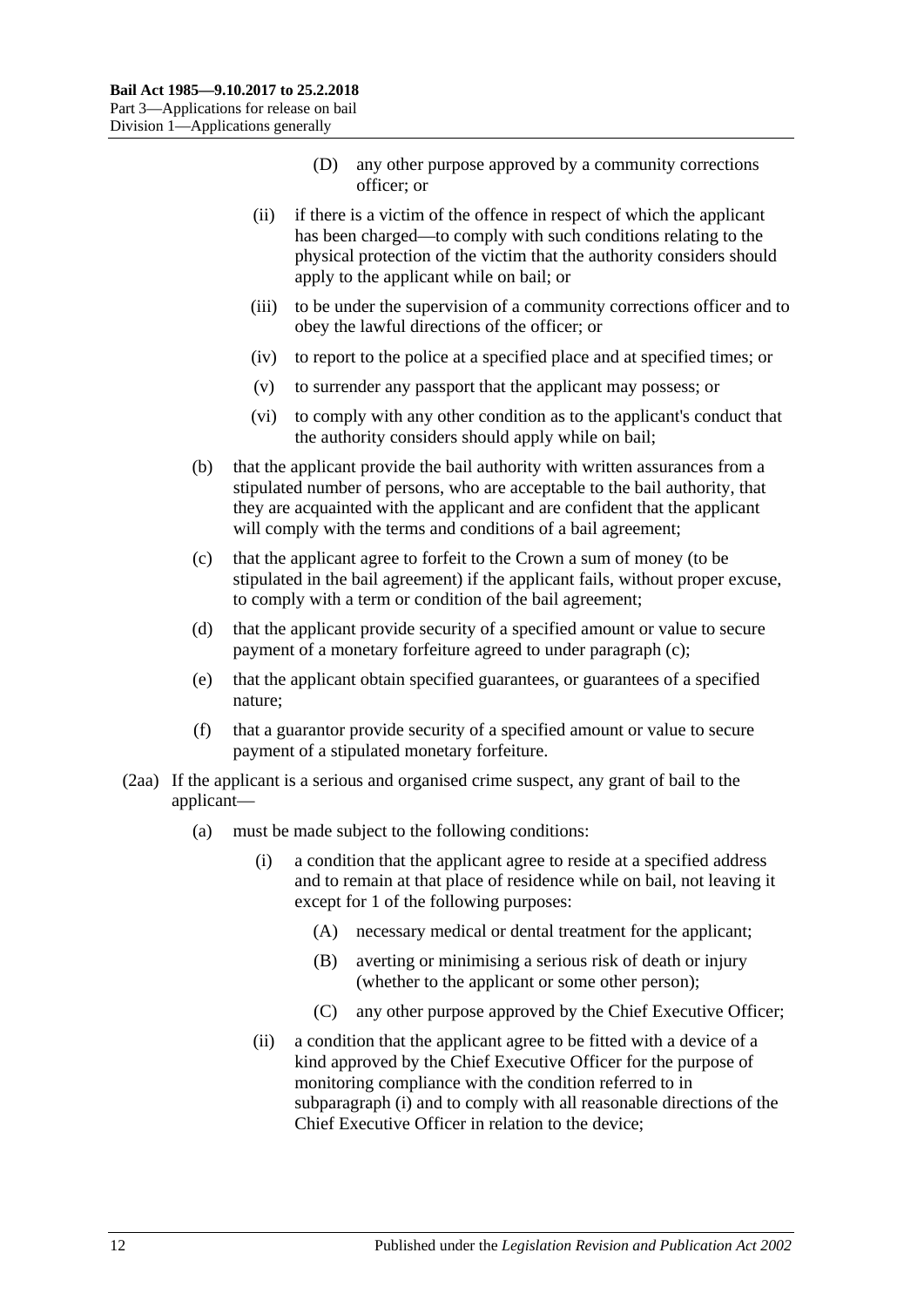- (iii) a condition that the applicant agree to not communicate with any person other than specified persons, or persons of a specified class or of a class prescribed by regulation;
- (iv) a condition that the applicant agree to only use for communication purposes, or be in possession of, such telephones, mobile phones, computers or other communication devices as may be specified; and
- (b) may not be made subject to the condition referred to in [subsection](#page-10-4)  $(2)(a)(ia)$ (but the bail authority may, subject to this section, impose any other condition referred to in [subsection](#page-10-3) (2)).
- <span id="page-12-0"></span>(2ab) If the applicant is a class 1 or class 2 offence suspect, any grant of bail to the applicant must, subject to this section, be made subject to the following conditions:
	- (a) a condition that the applicant agrees not to engage in child-related work;
	- (b) a condition that the applicant agrees not to apply for child-related work.
- (2ac) A bail authority may only vary or revoke conditions imposed in accordance with [subsection](#page-12-0) (2ab) if the bail authority is satisfied that—
	- (a) there are cogent reasons to do so; and
	- (b) the applicant engaging in child-related work will not pose a risk to the safety and well being of children.
- (2ad) If a bail authority varies or revokes a condition imposed by [subsection](#page-12-0) (2ab), the bail authority must make a written record of the reasons for its decision.
- (2a) In deciding on the conditions to be imposed in relation to a grant of bail, a bail authority should give special consideration to any submissions made by the Crown on behalf of a victim of the alleged offence.
- (3) A bail authority should not impose a condition under [subsection](#page-10-4)  $(2)(a)(ia)$  or [\(iii\)](#page-11-3) except on the application, or with the consent, of the Crown.
- (3a) Before a bail authority imposes a condition under [subsection](#page-10-4)  $(2)(a)(ia)$  or  $(2aa)(a)(i)$ , the bail authority should obtain a report (whether oral or in writing) from the Crown on
	- (a) in the case of a condition under [subsection](#page-10-4)  $(2)(a)(ia)$ —the appropriateness of such a condition being imposed in the applicant's case; or
	- (b) in the case of a condition under [subsection](#page-11-2)  $(2aa)(a)(i)$ —whether the place of residence proposed to be specified in the condition is appropriate in the applicant's case.
- (4) A condition (other than a condition as to the conduct of the applicant while on bail) must not be imposed under this section unless the condition is, in the opinion of the bail authority, reasonably necessary to ensure that the applicant complies with the bail agreement.
- (5) A financial condition must not be imposed under this section unless the bail authority is of the opinion that the object of ensuring that the applicant complies with the bail agreement cannot be properly secured by a non-financial condition or combination of non-financial conditions.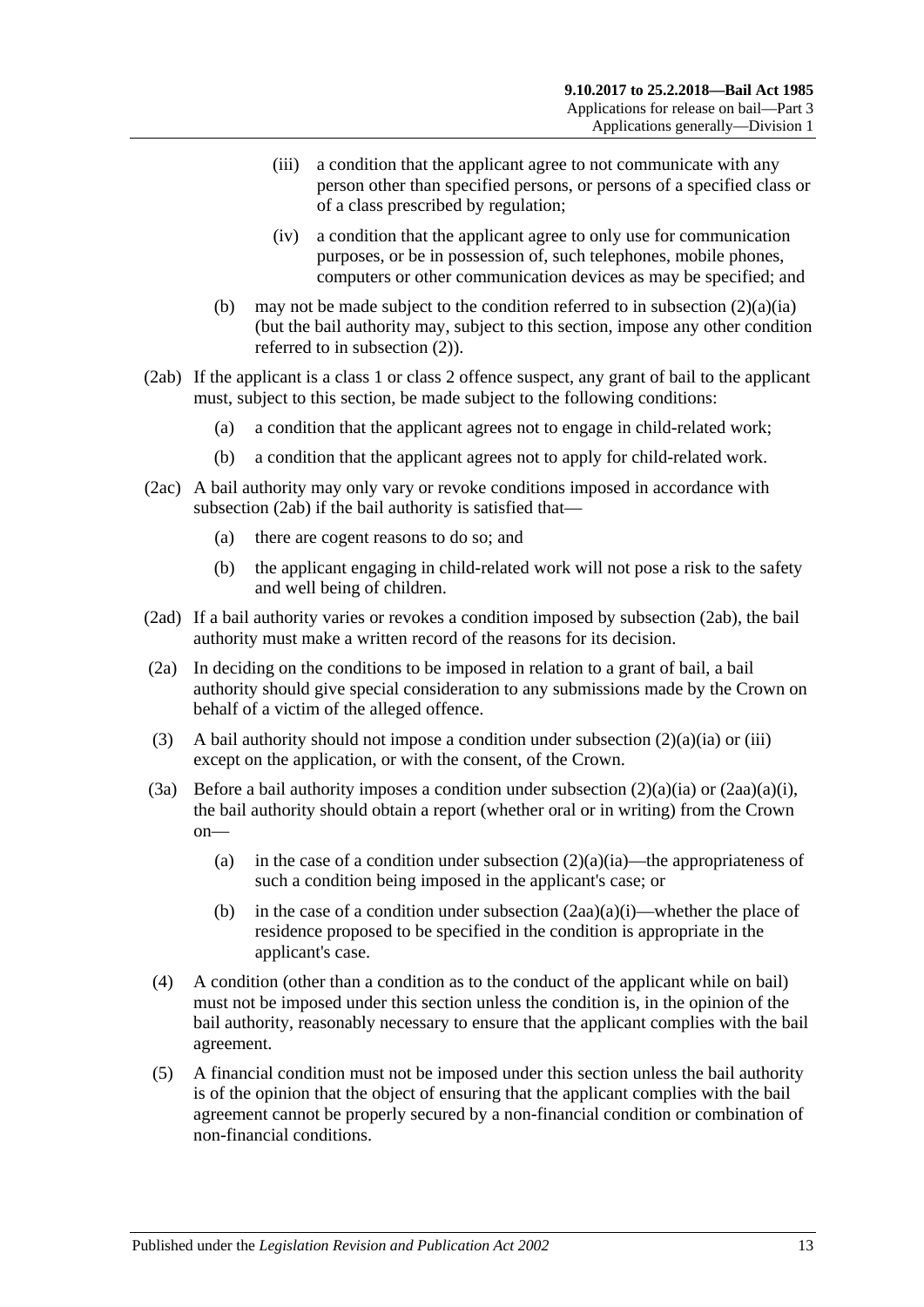- (6) It is a condition of every bail agreement that the person released under the agreement will not leave the State for any reason—
	- (a) if the person is under the supervision of a community corrections officer—without the permission of the Chief Executive (or his or her nominee) of the administrative unit of which the community corrections officer is an officer or employee;
	- (c) in any other case—without the permission of—
		- (i) a judge or magistrate; or
		- (ii) a police officer who is—
			- (A) of or above the rank of sergeant; or
			- (B) the responsible officer for a police station.
- (7) A condition imposed under this section must be stipulated in the bail agreement.
- <span id="page-13-0"></span>(7a) If it is a condition of a bail agreement that the person released under the agreement will remain at a particular place of residence, a police officer or a community corrections officer authorised by the Minister for the purpose may enter the residence at any time for the purpose of ascertaining whether or not the person is complying with the condition.
- (7b) A person must not hinder a person referred to in [subsection](#page-13-0) (7a) in the exercise of powers under that subsection.

Maximum penalty: \$2 500.

- (8) If it is a condition of a bail agreement that the person released under the agreement will be under the supervision of a community corrections officer and obey the lawful directions of that officer, the officer to whom the person is assigned for supervision may give reasonable directions—
	- (a) requiring that person to report to the officer on a regular basis; or
	- (b) requiring that person to notify the officer of any change in the person's place of residence, or in the person's employment; or
	- (c) on any other matter stipulated by the bail authority.
- <span id="page-13-1"></span> $(9)$  If—
	- (a) a bail authority imposes a condition under this section; but
	- (b) the applicant remains in custody because the condition is not fulfilled,

the applicant must (if he or she is not sooner released) be brought back before a bail authority for a review of the condition as soon as reasonably practicable and, in any event, within five working days after the condition is imposed.

- (10) A bail authority may, on a review of a condition under [subsection](#page-13-1) (9)—
	- (a) confirm, vary or revoke the condition; and
	- (d) impose any other condition under this section that the bail authority thinks fit.
- (11) If a bail authority imposes a condition requiring a person—
	- (a) to remain at a particular place of residence while on bail; or
	- (b) to be under the supervision of a community corrections officer,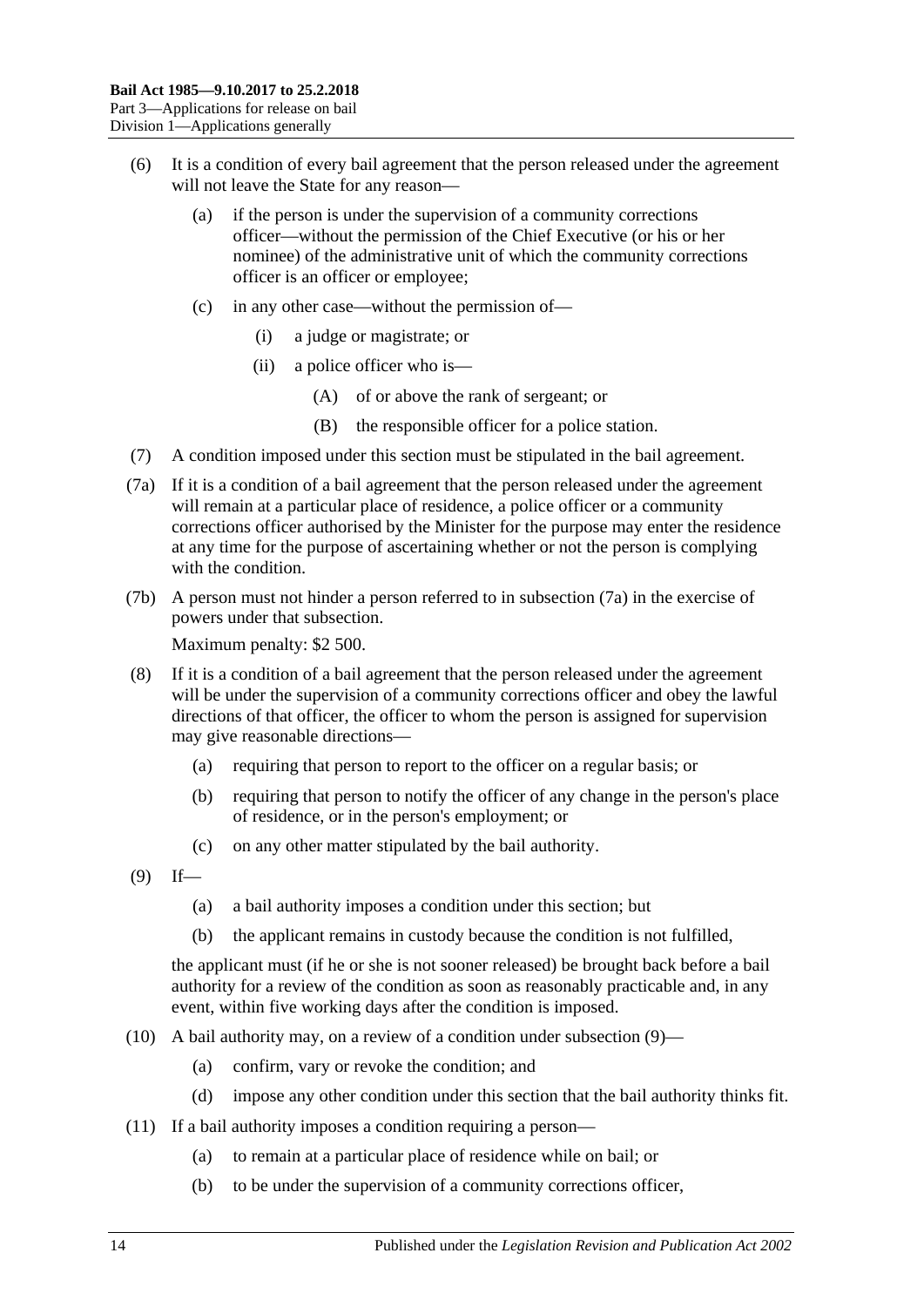the bail authority must ensure that a copy of the bail agreement is furnished to the relevant responsible Minister.

- (12) A condition of bail may relate to a place or circumstances outside the State.
- (13) In this section—

*child-related work* has the same meaning as in the *[Child Sex Offenders Registration](http://www.legislation.sa.gov.au/index.aspx?action=legref&type=act&legtitle=Child%20Sex%20Offenders%20Registration%20Act%202006)  Act [2006](http://www.legislation.sa.gov.au/index.aspx?action=legref&type=act&legtitle=Child%20Sex%20Offenders%20Registration%20Act%202006)*;

*class 1 offence suspect* means a person who has been charged with a class 1 offence (within the meaning of the *[Child Sex Offenders Registration Act](http://www.legislation.sa.gov.au/index.aspx?action=legref&type=act&legtitle=Child%20Sex%20Offenders%20Registration%20Act%202006) 2006*);

*class 2 offence suspect* means a person who has been charged with a class 2 offence (within the meaning of the *[Child Sex Offenders Registration Act](http://www.legislation.sa.gov.au/index.aspx?action=legref&type=act&legtitle=Child%20Sex%20Offenders%20Registration%20Act%202006) 2006*).

# <span id="page-14-4"></span><span id="page-14-0"></span>**11A—Bail authority may direct person to surrender firearm etc**

- (1) A bail authority may, in relation to a grant of bail that is subject to the condition imposed by section  $11(1)(a)$ , direct the person to whom the grant of bail relates to surrender as soon as reasonably practicable at a police station specified by the bail authority any firearm, ammunition or part of a firearm owned or possessed by the person.
- (2) A person who refuses or fails to comply with a direction under [subsection](#page-14-4) (1) is guilty of an offence.

Maximum penalty: \$10 000 or imprisonment for 2 years.

- (3) No criminal liability attaches to a person to the extent that he or she is complying with a direction under this section.
- (4) The Commissioner of Police must deal with any surrendered firearm, ammunition or part of a firearm in accordance with the scheme set out in the regulations.
- (5) No compensation is payable by the Crown in respect of the exercise of a power or function under this section.
- (6) The regulations may provide for the payment, recovery or waiver of fees in respect of this section.

# <span id="page-14-1"></span>**12—Refusal of application**

- (1) If a bail authority decides to refuse an application for release on bail, the bail authority must make a written record of the reasons for its decision.
- (2) The refusal of an application for release on bail does not preclude further applications.

# <span id="page-14-2"></span>**Division 2—Procedure on arrest**

#### <span id="page-14-3"></span>**13—Procedure on arrest**

- (1) If a police officer arrests a person who is, on arrest, eligible to apply for release on bail, the police officer must—
	- (a) as soon as reasonably practicable after delivering the arrested person to a police station or designated police facility after making the arrest, take reasonable steps to ensure that the arrested person (and, if the arrested person is a child, any guardian who is present) understands that the arrested person is entitled to apply for release on bail under this Act; and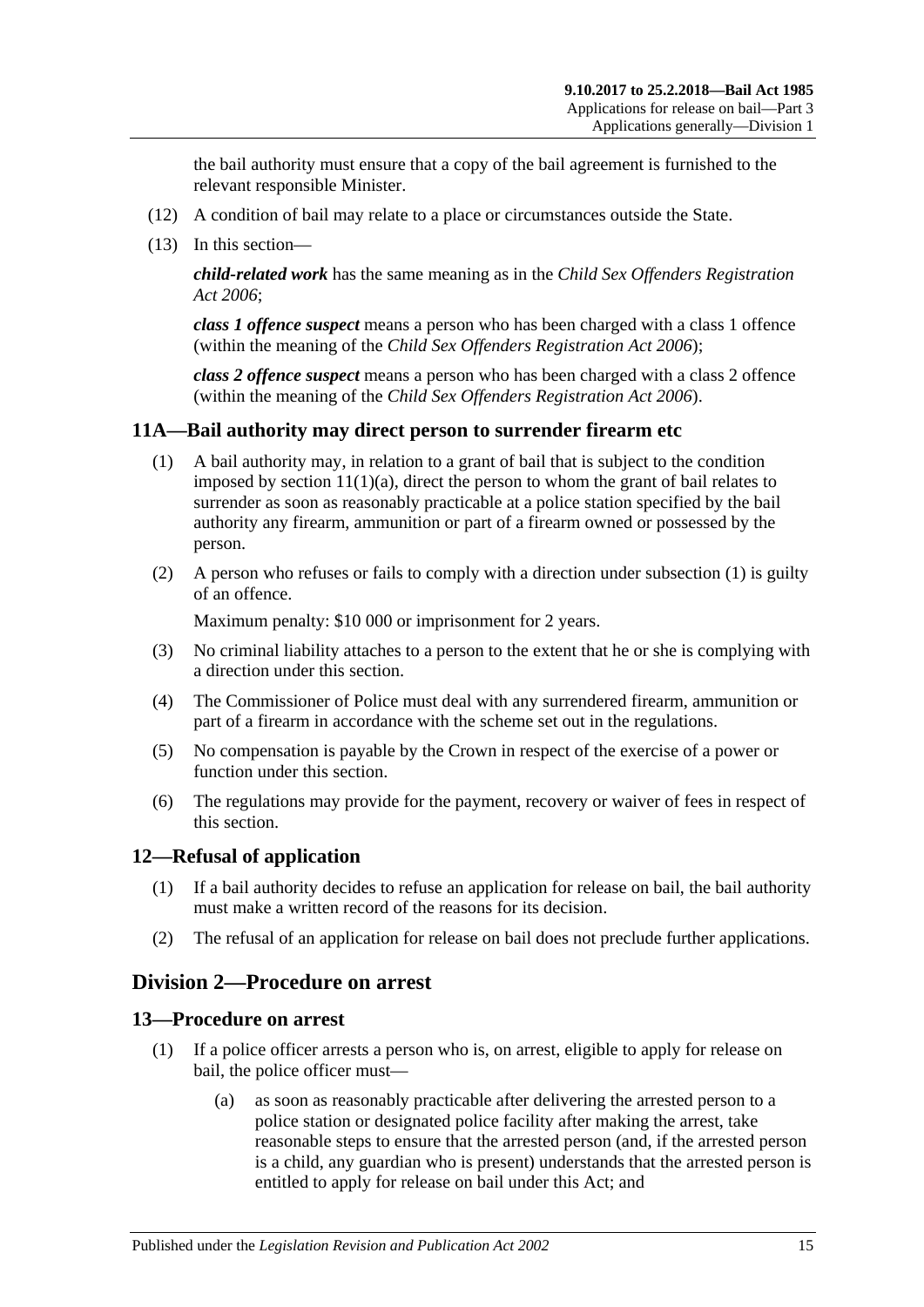- (b) ensure that the arrested person (and, if the arrested person is a child, any guardian who is present) receives—
	- (i) a written statement, in the prescribed form, explaining how, and to what authorities, an application for release on bail may be made under this Act; and
	- (ii) the appropriate form for making an application for release on bail.
- (2) An eligible person who is a child who has applied unsuccessfully to a police officer for release on bail must, if the child or a guardian so requests, be brought before the Youth Court as soon as practicable for the purpose of making an application for release on bail.
- <span id="page-15-2"></span>(3) An eligible person who has been arrested on a charge of an offence must, if not released beforehand, be brought before the appropriate authority on the charge in relation to which he or she was arrested as soon as reasonably practicable but, in any event, not later than 4 pm on the next working day following the day of arrest.
- (4) The appropriate authority before whom a person is brought under [subsection](#page-15-2) (3) must inquire as to whether that person wants to apply for release on bail and, if the person answers in the affirmative, the authority must afford the person a reasonable opportunity to apply for release on bail.
- (5) For the purposes of this section, an eligible person may be brought before the Youth Court or the Magistrates Court—
	- (a) in person or by video link; or
	- (b) if the person is in custody in a police station or designated police facility that is situated in a remote area and there is no video link available—by audio link.
- (6) In this section—

*appropriate authority* means—

- (a) in relation to a child—the Youth Court; and
- (b) in any other case—the Magistrates Court;

*remote area*, in relation to the situation of a police station or designated police facility, means—

- (a) 200 kilometres or more; or
- (b) if some other distance is prescribed by the regulations for the purposes of this definition—that distance,

from the nearest Youth Court or Magistrates Court (as the case requires);

*Youth Court* means the Youth Court of South Australia.

# <span id="page-15-0"></span>**Part 4—Review of decisions of bail authorities**

# <span id="page-15-1"></span>**14—Review of decisions of bail authorities**

(1) A decision of a bail authority (not being the Supreme Court) is subject to review under this section.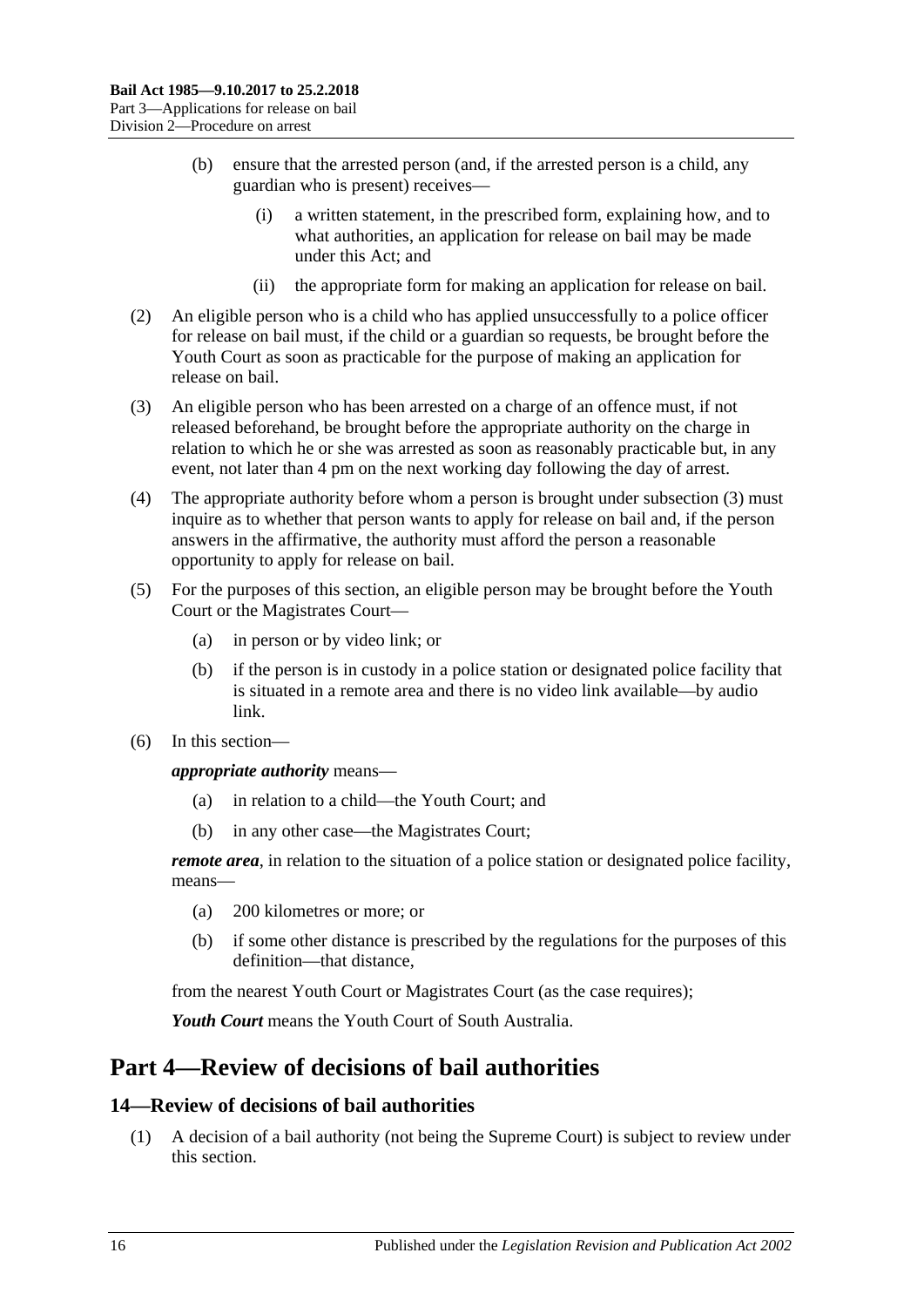- (2) A review may be carried out under this section on the application of the Crown, the person applying for release on bail or, if the person applying for release on bail is a child, the child or a guardian of the child—
	- (a) by the Supreme Court; or
	- (b) if the decision subject to review is a decision of a police officer or a court constituted of justices—by a magistrate.
- (3) On a review, the reviewing authority will reconsider the application for release on bail and may make any decision on that application that should, in the opinion of the reviewing authority, have been made in the first instance.
- (4) If an application for review of a decision of a bail authority is made, the bail authority must furnish the reviewing authority with any documentary or other material in its possession that may be relevant to the review.
- (5) The reviewing authority must hear and determine an application under this section as expeditiously as possible.

# <span id="page-16-1"></span><span id="page-16-0"></span>**15—Telephone review**

- (1) Subject to this section, if—
	- (a) an arrested person makes an application for release on bail to a police officer or a court constituted of justices; and
	- (b) the person is dissatisfied with the decision made on the application; and
	- (c) there is no magistrate in the vicinity immediately available to review the decision,

the police officer or justices who made the decision must, on the written application of the person, contact a magistrate by telephone for the purpose of having the decision reviewed.

- (2) [Subsection](#page-16-1) (1) does not apply to the following persons who have been arrested who are dissatisfied with the decision made on the person's application for release on bail:
	- (a) an arrested person (other than a child) who is dissatisfied with a decision made on application to a police officer on arrest who can be brought before the Magistrates Court constituted of a magistrate by not later than 4 pm on the next day following the day of arrest;
	- (b) an arrested person (other than a child) who is a prescribed applicant within the meaning of [section](#page-8-1) 10A who is dissatisfied with the decision made on application to a police officer on arrest.
- (3) If the arrested person is a child, the written application under [subsection](#page-16-1) (1) may be made on behalf of the child by a guardian of the child.
- (4) If, in relation to the original application for bail, compliance with [section](#page-7-5) 8(1) was not required under [section](#page-7-4) 8(1a) in that the application was not required in writing, the application for a telephone review under [subsection](#page-16-1) (1) may be made orally.
- (5) If the police officer who made the decision is not immediately available to contact a magistrate, contact must be made by another police officer of or above the rank of sergeant or the responsible officer for the police station.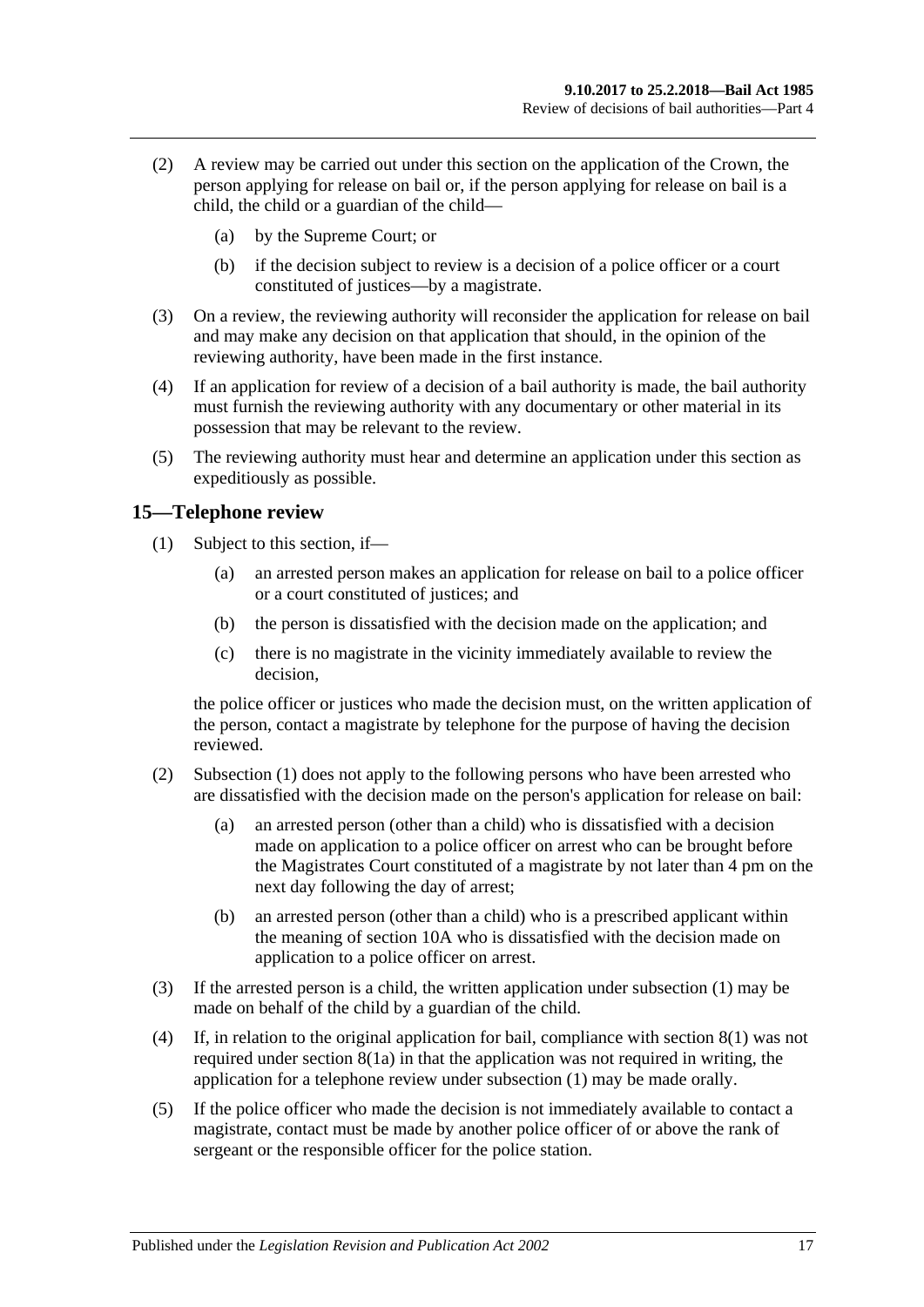- (6) If a magistrate is contacted under [subsection](#page-16-1) (1), the following provisions apply:
	- (a) the magistrate must make such inquiries as the magistrate thinks necessary to satisfy himself or herself of the genuineness of the application for review;
	- (b) the police officer or justices who made the telephone contact must explain to the magistrate—
		- (i) the circumstances of the application for bail; and
		- (ii) the nature of the decision made on the application; and
		- (iii) the reasons for that decision;
	- (c) the magistrate must then speak with the person who applied for bail or any legal practitioner representing or assisting that person, and any other person who may be present and who may, in the opinion of the magistrate, assist in explaining the circumstances of the particular case for the purpose of ensuring that the magistrate is fully informed—
		- (i) of the grounds and circumstances of the application for bail; and
		- (ii) of the reasons for the applicant's dissatisfaction with the decision taken on the application; and
		- (iii) if the applicant is a child—of the circumstances of the child;
	- (d) if the decision that is the subject of the review was made by justices—the magistrate must then speak with—
		- (i) if the police officer who appeared before the justices and opposed the application for bail is present and wishes to speak in relation to the application for review—the police officer; or
		- (ii) if that police officer is not immediately available—another police officer who is present and wishes to speak in relation to the application for review;
	- (e) the magistrate must then advise the police officer or justices who made the telephone contact of the decision on review, and bail must then be granted or refused in accordance with that decision.
- (7) For the purposes of subsection (2), an arrested person can be brought before the Magistrates Court—
	- (a) in person or by video link; or
	- (b) if the person is in custody in a police station or designated police facility that is situated in a remote area and there is no video link available—by audio link.
- (8) In this section—

*remote area*, in relation to the situation of a police station or designated police facility, means—

- (a) 200 kilometres or more; or
- (b) if some other distance is prescribed by the regulations for the purposes of this definition—that distance,

from the nearest Magistrates Court.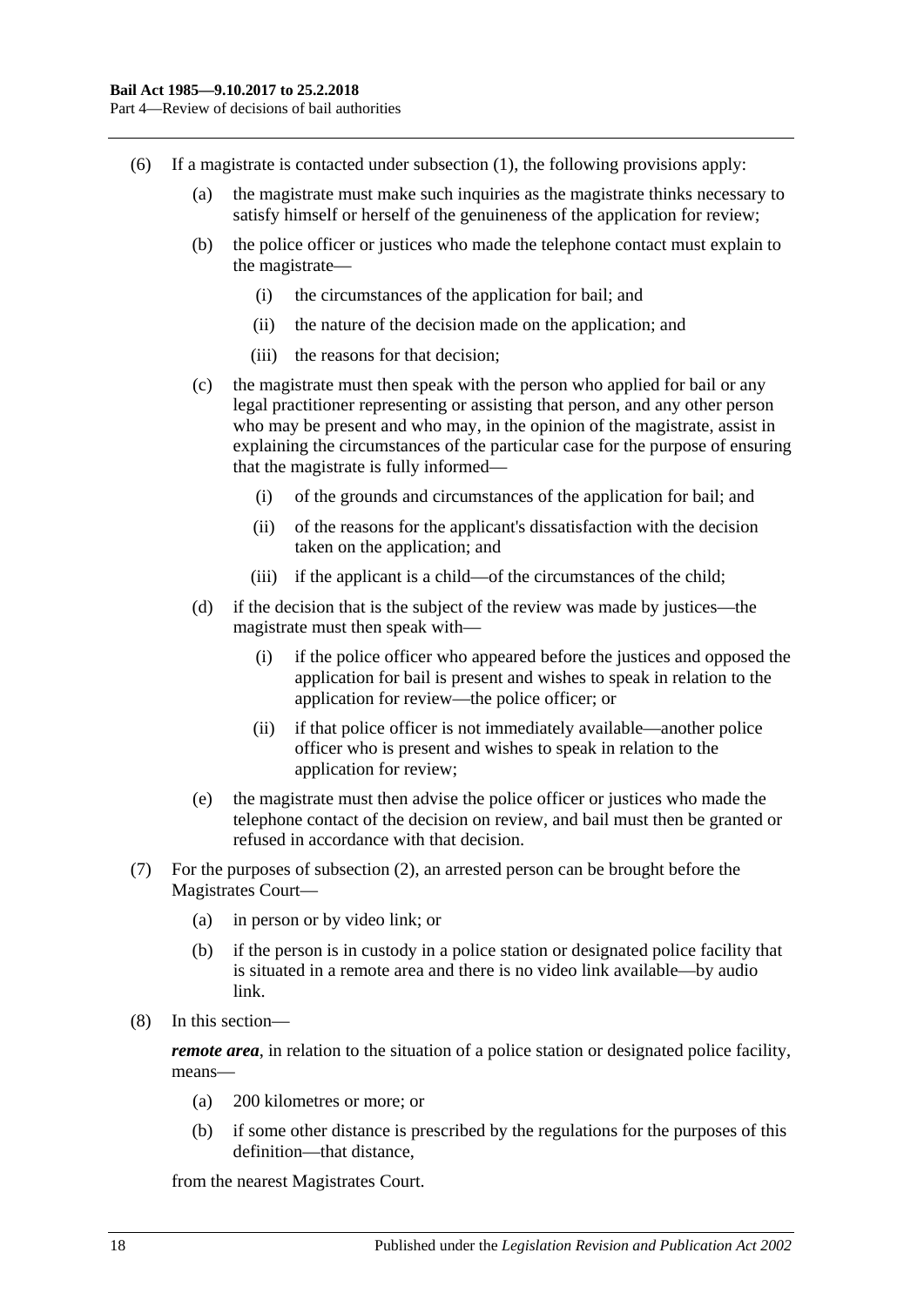# <span id="page-18-0"></span>**15A—Review of magistrate's decision by Supreme Court**

- (1) Subject to this section, a decision of a magistrate on a review of a decision of a bail authority is subject to review by the Supreme Court.
- (2) A review may be carried out under this section on the application of the Crown, the person applying for release on bail or, if the person applying for release on bail is a child, the child or a guardian of the child.
- (3) A review under this section may only occur with the permission of the Supreme Court (which should only be granted if it appears that there may have been some error of law or fact).

#### <span id="page-18-1"></span>**16—Stay of release on application for review**

(1) Despite any other provision of this Act, if—

 $(a)$ 

- (i) a bail authority decides to release a person on bail; or
- (ii) on a review by a magistrate of a decision of a bail authority, the magistrate decides to release a person on bail; and
- (b) a police officer or counsel on behalf of the Crown immediately indicates that an application for review of the decision will be made under this Part,

the release must be deferred.

- <span id="page-18-2"></span>(2) The period of deferral ends—
	- (a) if an application for a review is to be made—
		- (i) if the reviewing authority is satisfied that there is proper reason to fix a period longer than 72 hours for the period of deferral—at the end of the fixed period; or
		- (ii) in any other case—
			- (A) on the completion of the review; or
			- (B) when 72 hours elapses,

whichever occurs first; or

- (b) if the Crown does not intend to proceed with the review—
	- (i) when the notice of discontinuance is filed on behalf of the Crown with the bail authority; or
	- (ii) when 72 hours elapses,

whichever occurs first.

- (3) If a person is released on bail under [subsection](#page-18-2) (2) (other than on the completion of a review), the conditions of bail are those that would have applied had the person's release not been deferred.
- (4) In this section—

*reviewing authority* means a magistrate or the Supreme Court, as the case may be.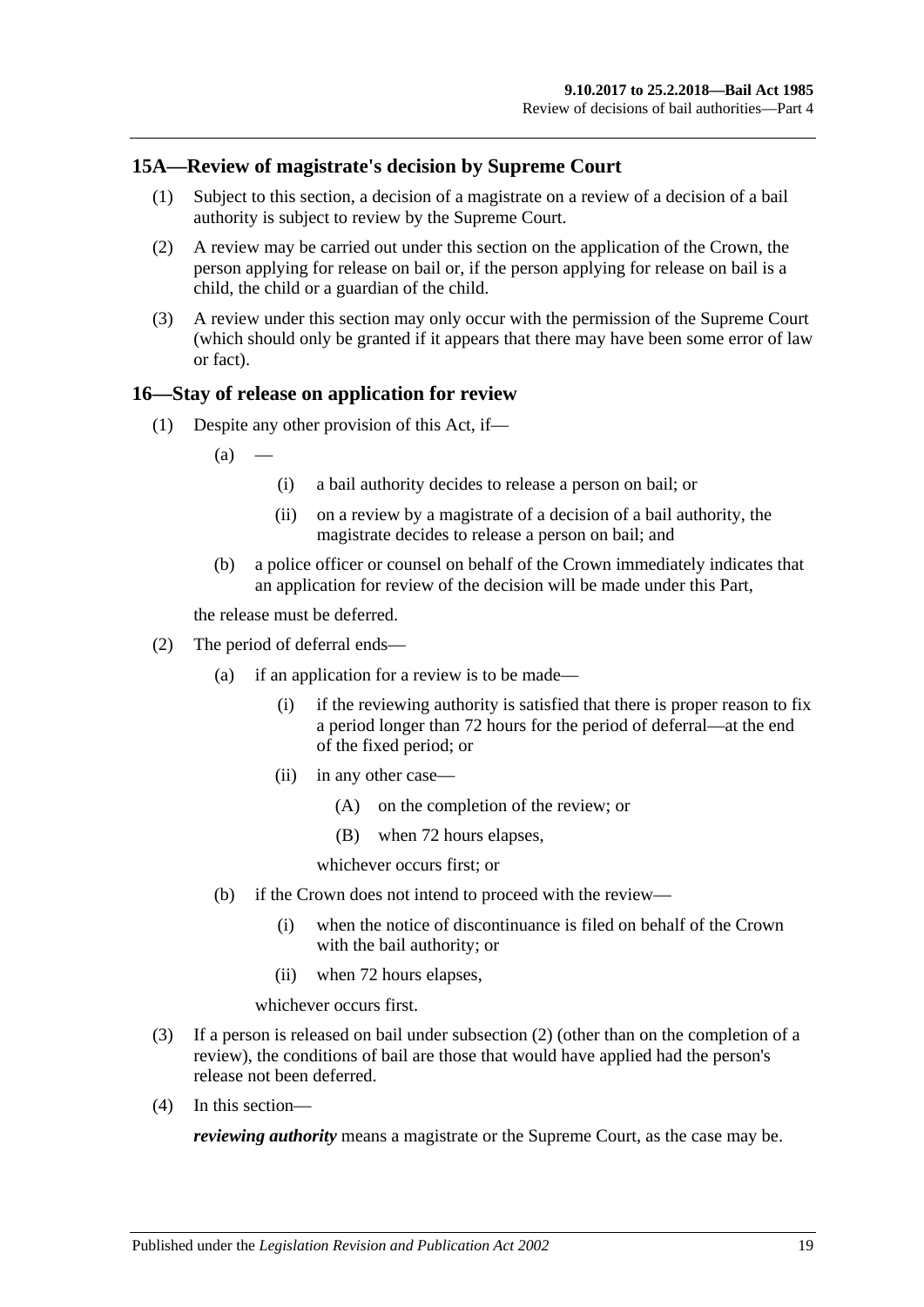# <span id="page-19-0"></span>**Part 5—Enforcement and termination of bail**

# <span id="page-19-1"></span>**17—Non-compliance with bail agreement constitutes offence**

(1) A person who, without reasonable excuse, contravenes or fails to comply with a term or condition of a bail agreement is guilty of an offence.

Maximum penalty: \$10 000 or imprisonment for 2 years.

- (2) A penalty imposed under this section must not exceed the maximum penalty that may be imposed for the principal offence.
- (3) A penalty imposed under this section is in addition to any pecuniary forfeiture that the convicted person suffers or may suffer in consequence of the offence.
- (4) A reference in this section to the principal offence is a reference to—
	- (a) the offence with which the person released on bail was charged; or
	- (b) if that person was charged with a number of offences—that one of the offences that attracts the highest penalty.

# <span id="page-19-2"></span>**17A—Guarantor must inform member of police force if person fails to comply with bail agreement**

If a guarantor knows, or has reasonable cause to suspect, that the person released under the bail agreement has failed to comply with a term or condition of the agreement in relation to which his or her guarantee has been given, the guarantor must take reasonable steps to inform a police officer that the failure has, or may have, occurred.

Maximum penalty: \$1 250.

# <span id="page-19-3"></span>**18—Arrest of eligible person on non-compliance with bail agreement**

- (1) If it appears to a court or justice that a person released on bail has contravened or failed to comply with a term or condition of a bail agreement, it may—
	- (a) revoke the bail agreement; and
	- (b) if it appears necessary or desirable to do so—issue a warrant for the person's arrest.
- <span id="page-19-4"></span>(2) A police officer may arrest without warrant a person released on bail if he or she has reasonable grounds for believing that the person—
	- (a) intends to abscond; or
	- (b) is contravening or failing to comply with a bail agreement; or
	- (c) has contravened or failed to comply with a bail agreement.
- (3) A person who is arrested without warrant pursuant to [subsection](#page-19-4) (2) must, after being delivered into custody at a police station or designated police facility, be brought as soon as practicable before—
	- (a) the court before which the person is bound to appear; or
	- (b) the Magistrates Court.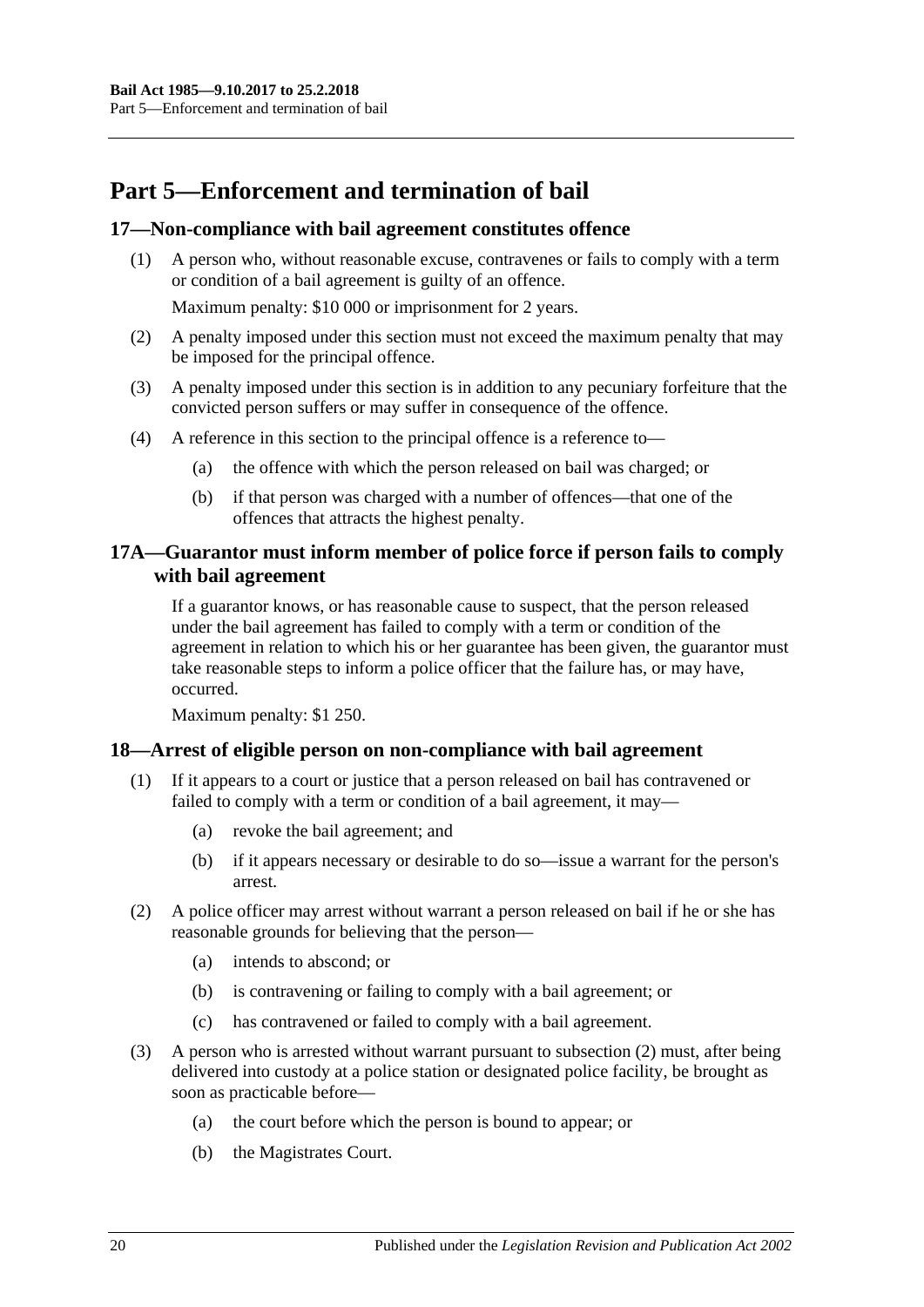### <span id="page-20-5"></span><span id="page-20-0"></span>**19—Estreatment**

- (1) If a person who has been released under a bail agreement contravenes or fails to comply with a term or condition of the agreement—
	- (a) the court before which that person is bound to appear; or
	- (b) the Magistrates Court,

may, on the application of the Crown or on its own initiative, order that a pecuniary forfeiture stipulated in a bail agreement or a guarantee be carried into effect.

- (2) An order for pecuniary forfeiture under [subsection](#page-20-5) (1) may provide that the order is not to be carried into effect until a subsequent day to be fixed by the court making the order.
- (3) If a court makes an order under this section, the court may at any time for any sufficient reason, on the application of the person in relation to whom the order is made or on its own initiative—
	- (a) reduce the amount of the forfeiture as stipulated in the bail agreement or guarantee; or
	- (b) rescind its order.
- (3a) A court that makes an order under this section may allow time for payment of the amount forfeited and, if appropriate, direct that the amount be paid in instalments.
- (4) The amount of a pecuniary forfeiture that is carried into effect pursuant to an order under this section may be recovered as a fine.

#### <span id="page-20-1"></span>**19A—Arrest of person who is serious and organised crime suspect**

If it appears to a court that—

- (a) the matters referred to in section  $3A(1)(a)$ , [\(b\)](#page-3-5) and [\(c\)](#page-3-6) apply in relation to a person who has been released on bail; but
- (b) no application was made by a police officer to the bail authority for a determination to that effect,

the court may—

- (c) revoke the bail agreement; and
- (d) if it appears necessary or desirable to do so—issue a warrant for the person's arrest.

#### <span id="page-20-2"></span>**20—Termination of bail agreement**

When a person who is on bail is sentenced, or discharged without sentence, the bail agreement and guarantees (if any) terminate.

# <span id="page-20-3"></span>**Part 6—Miscellaneous**

# <span id="page-20-4"></span>**21—Evidence**

An apparently genuine document purporting to be a bail agreement or guarantee, or a copy of a bail agreement or guarantee, will be accepted by any court or justice as evidence of the bail agreement or guarantee and of its terms and conditions.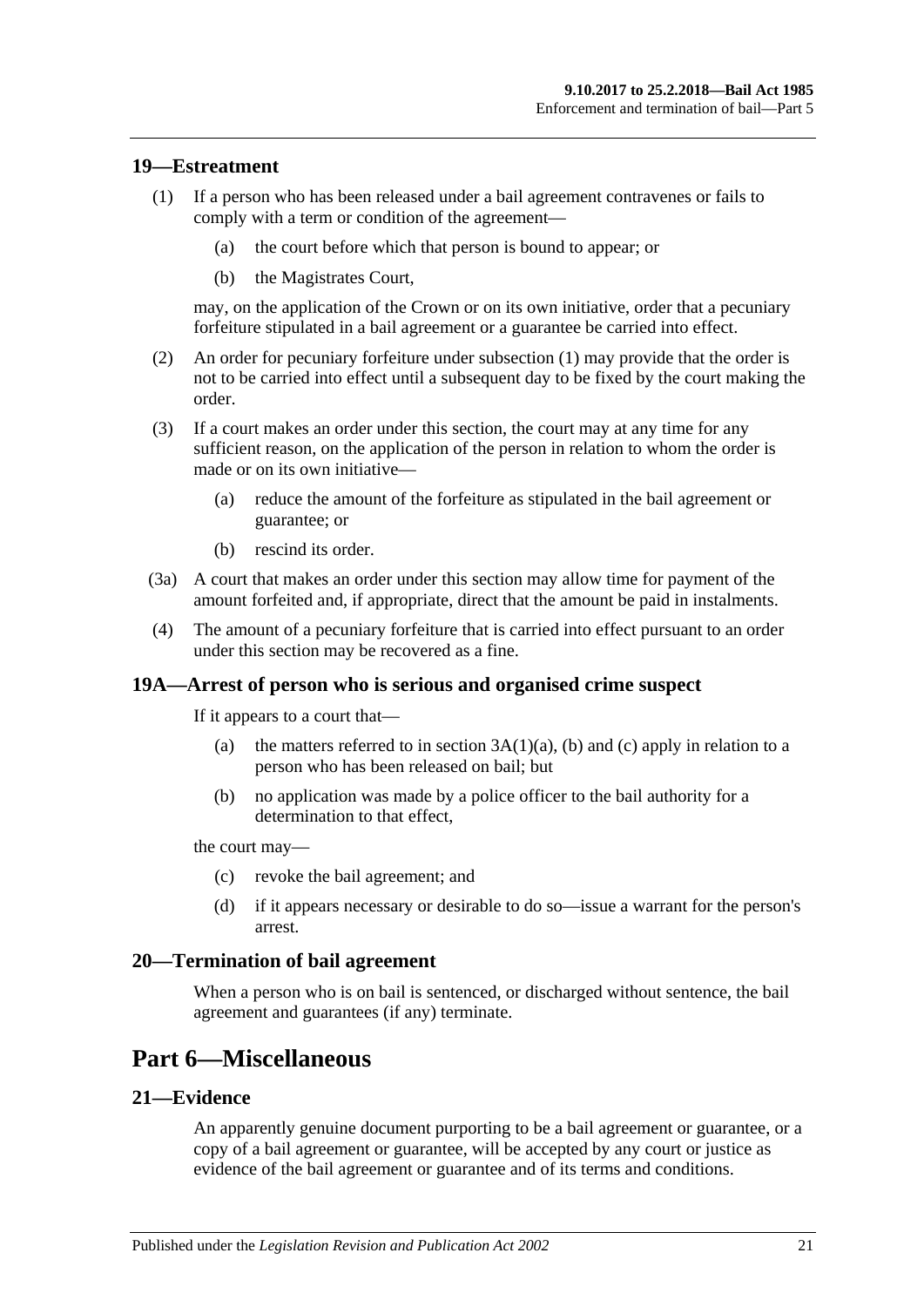## <span id="page-21-0"></span>**21A—Applications on behalf of the Crown**

An application may be made or a consent given under this Act on behalf of the Crown  $by-$ 

- (a) the Director of Public Prosecutions; or
- (b) a person acting on the instructions of the Crown; or
- (c) any police officer.

#### <span id="page-21-1"></span>**21B—Intervention programs**

- (1) When a court releases a person who has been charged with an offence on bail, the court may make it a condition of the bail agreement that the person undertake an intervention program.
- (2) Before imposing any such condition, the court must—
	- (a) satisfy itself that—
		- (i) the person is eligible for the services to be included on the program in accordance with applicable eligibility criteria (if any); and
		- (ii) those services are available for the person at a suitable time and place; and
	- (b) give consideration to any representations made by the person in relation to the program.
- (3) The court may make appropriate orders for assessment of the person to determine—
	- (a) a form of intervention program that is appropriate for the person; and
	- (b) the person's eligibility for the services included on the program,

and may release the person on bail on condition that he or she undertake the assessment as ordered.

- <span id="page-21-2"></span>(4) If a bail agreement contains a condition under this section—
	- (a) the person released on bail under the agreement must comply with conditions regulating his or her participation in the assessment or intervention program notified from time to time by the person's case manager; and
	- (b) a failure to comply with a requirement under [paragraph](#page-21-2) (a) may be regarded as a breach of a condition of the bail agreement.
- (5) The court may, at any time, on application by a person released on bail on condition that he or she participate in an assessment or intervention program, make an order revoking or varying the condition.
- (6) If an intervention program manager considers that—
	- (a) a person has failed to comply with a condition regulating the person's participation in an assessment or intervention program; and
	- (b) the failure to comply (of itself or in connection with other matters) suggests that the person is unwilling to participate in the assessment or program as directed,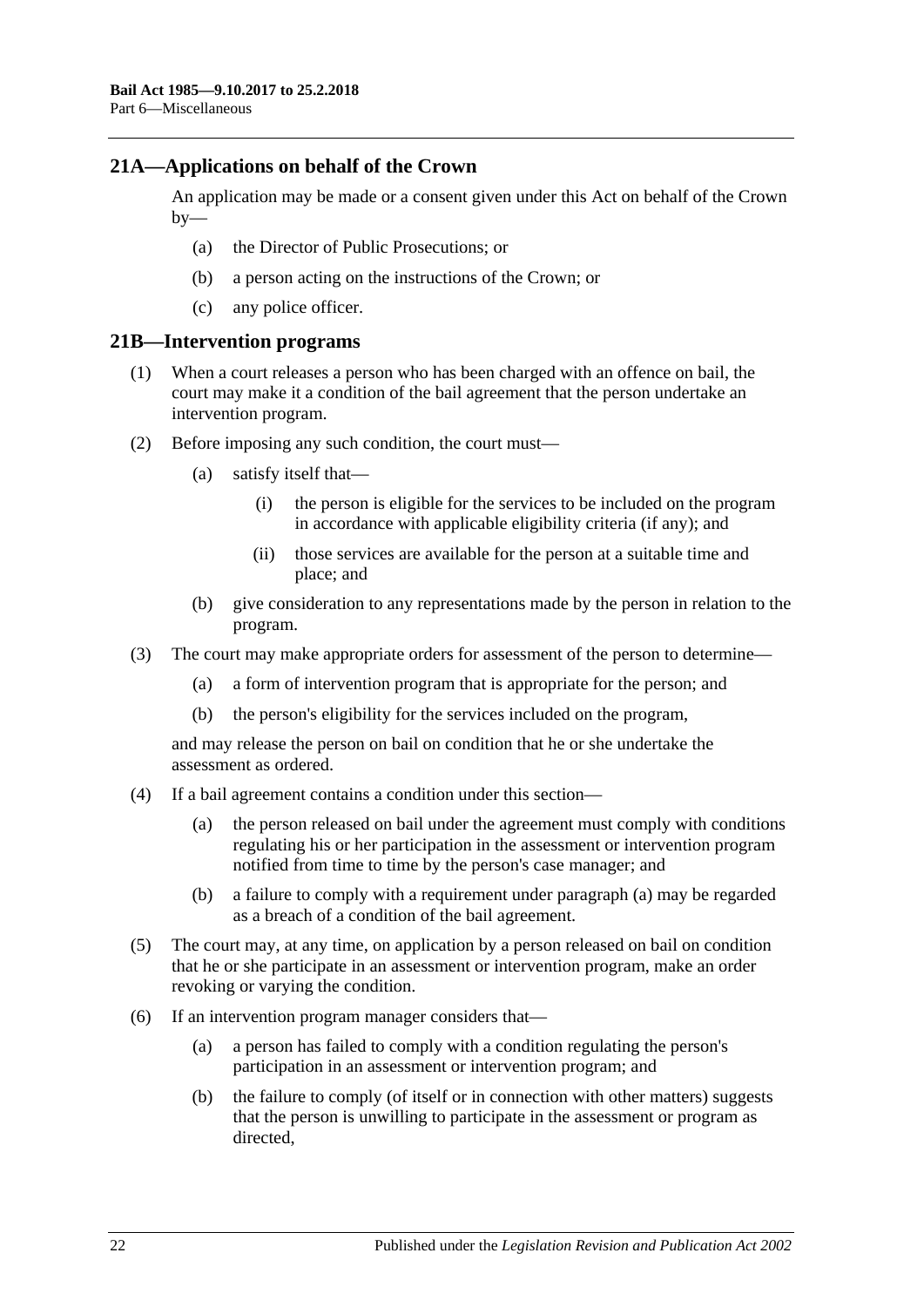the manager must refer the matter to the court and the court must then determine whether the failure to comply constitutes a breach of the bail agreement.

- (7) A certificate apparently signed—
	- (a) by an intervention program manager as to—
		- (i) whether the services to be included on a program are available for a particular person and, if so, when they will be available; or
		- (ii) whether a particular person is eligible for the services to be included on a program; or
	- (b) by a case manager as to whether a particular person has complied with conditions regulating his or her participation in an assessment or intervention program,

is admissible as evidence of the matter so certified.

#### <span id="page-22-0"></span>**21C—Power of delegation—intervention program manager**

- (1) An intervention program manager may, by instrument in writing, delegate a power or function under this Act—
	- (a) to a particular person; or
	- (b) to the person for the time being performing particular duties or holding or acting in a particular position.
- (2) A power or function so delegated under this section may, if the instrument of delegation so provides, be further delegated.
- (3) A delegation—
	- (a) may be absolute or conditional; and
	- (b) does not derogate from the power of the delegator to act in a matter; and
	- (c) is revocable at will.

#### <span id="page-22-1"></span>**22—False information on bail applications**

A person who provides false information in an application for release on bail knowing it to be false is guilty of an offence.

Maximum penalty: \$1 250.

#### <span id="page-22-2"></span>**23—Period of release on bail not to count as part of sentence**

If a person under sentence of imprisonment is released on bail pending the hearing and determination of an appeal, the period of release does not count as part of the sentence.

#### <span id="page-22-3"></span>**23A—Bail authority to consider intervention orders**

- (1) If a police officer or a person representing the Crown in bail proceedings is made aware that the victim of the alleged offence, or a person otherwise connected with proceedings for the alleged offence, feels a need for protection from the alleged offender or any other person associated with the alleged offender—
	- (a) the police officer or other person must ensure that the perceived need for protection is brought to the attention of the bail authority; and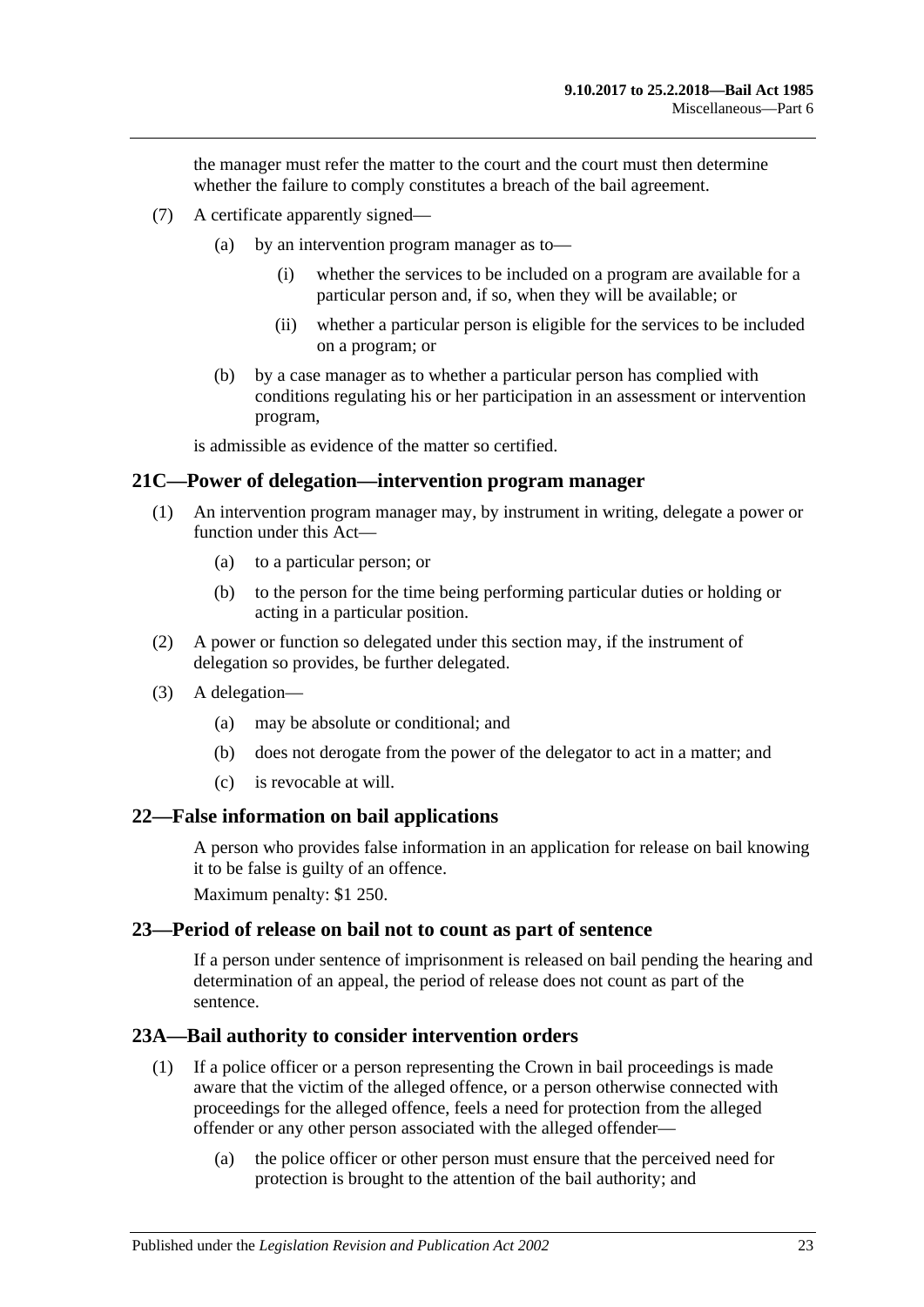- (b) the bail authority must consider—
	- (i) if the bail authority is a court—whether to issue an intervention order in accordance with this section; or
	- (ii) in any other case—whether to apply to the Magistrates Court for an intervention order under the *[Intervention Orders \(Prevention of](http://www.legislation.sa.gov.au/index.aspx?action=legref&type=act&legtitle=Intervention%20Orders%20(Prevention%20of%20Abuse)%20Act%202009)  [Abuse\) Act](http://www.legislation.sa.gov.au/index.aspx?action=legref&type=act&legtitle=Intervention%20Orders%20(Prevention%20of%20Abuse)%20Act%202009) 2009*.
- (2) If an applicant for bail is a serious and organised crime suspect, the bail authority must, on its own initiative, consider—
	- (a) if the bail authority is a court—whether to issue an intervention order in accordance with this section; or
	- (b) in any other case—whether to apply to the Magistrates Court for an intervention order under the *[Intervention Orders \(Prevention of Abuse\)](http://www.legislation.sa.gov.au/index.aspx?action=legref&type=act&legtitle=Intervention%20Orders%20(Prevention%20of%20Abuse)%20Act%202009)  Act [2009](http://www.legislation.sa.gov.au/index.aspx?action=legref&type=act&legtitle=Intervention%20Orders%20(Prevention%20of%20Abuse)%20Act%202009)*.
- (3) A court may, when determining a bail application, exercise the powers of the Magistrates Court to issue against the applicant or any person associated with the applicant, an intervention order under the *[Intervention Orders \(Prevention of Abuse\)](http://www.legislation.sa.gov.au/index.aspx?action=legref&type=act&legtitle=Intervention%20Orders%20(Prevention%20of%20Abuse)%20Act%202009)  Act [2009](http://www.legislation.sa.gov.au/index.aspx?action=legref&type=act&legtitle=Intervention%20Orders%20(Prevention%20of%20Abuse)%20Act%202009)* as if an application had been made under that Act against the applicant or other person.
- (4) An order issued under this section has effect as an intervention order under the *[Intervention Orders \(Prevention of Abuse\) Act](http://www.legislation.sa.gov.au/index.aspx?action=legref&type=act&legtitle=Intervention%20Orders%20(Prevention%20of%20Abuse)%20Act%202009) 2009*.

#### <span id="page-23-0"></span>**24—Act not to affect provisions relating to intervention and restraining orders**

Except as provided in [section](#page-22-3) 23A, nothing in this Act affects the operation of—

- (a) the *[Intervention Orders \(Prevention of Abuse\) Act](http://www.legislation.sa.gov.au/index.aspx?action=legref&type=act&legtitle=Intervention%20Orders%20(Prevention%20of%20Abuse)%20Act%202009) 2009*; or
- (b) the provisions of the *[Summary Procedure Act](http://www.legislation.sa.gov.au/index.aspx?action=legref&type=act&legtitle=Summary%20Procedure%20Act%201921) 1921* relating to restraining orders.

### <span id="page-23-1"></span>**25—Non-application of 48 Geo. III c. 58 in this State**

The Act of the Imperial Parliament 48 Geo. III c. 58 has no further force or effect in this State.

#### <span id="page-23-2"></span>**26—Regulations**

The Governor may make such regulations as are contemplated by this Act or as are necessary or expedient for the purposes of this Act.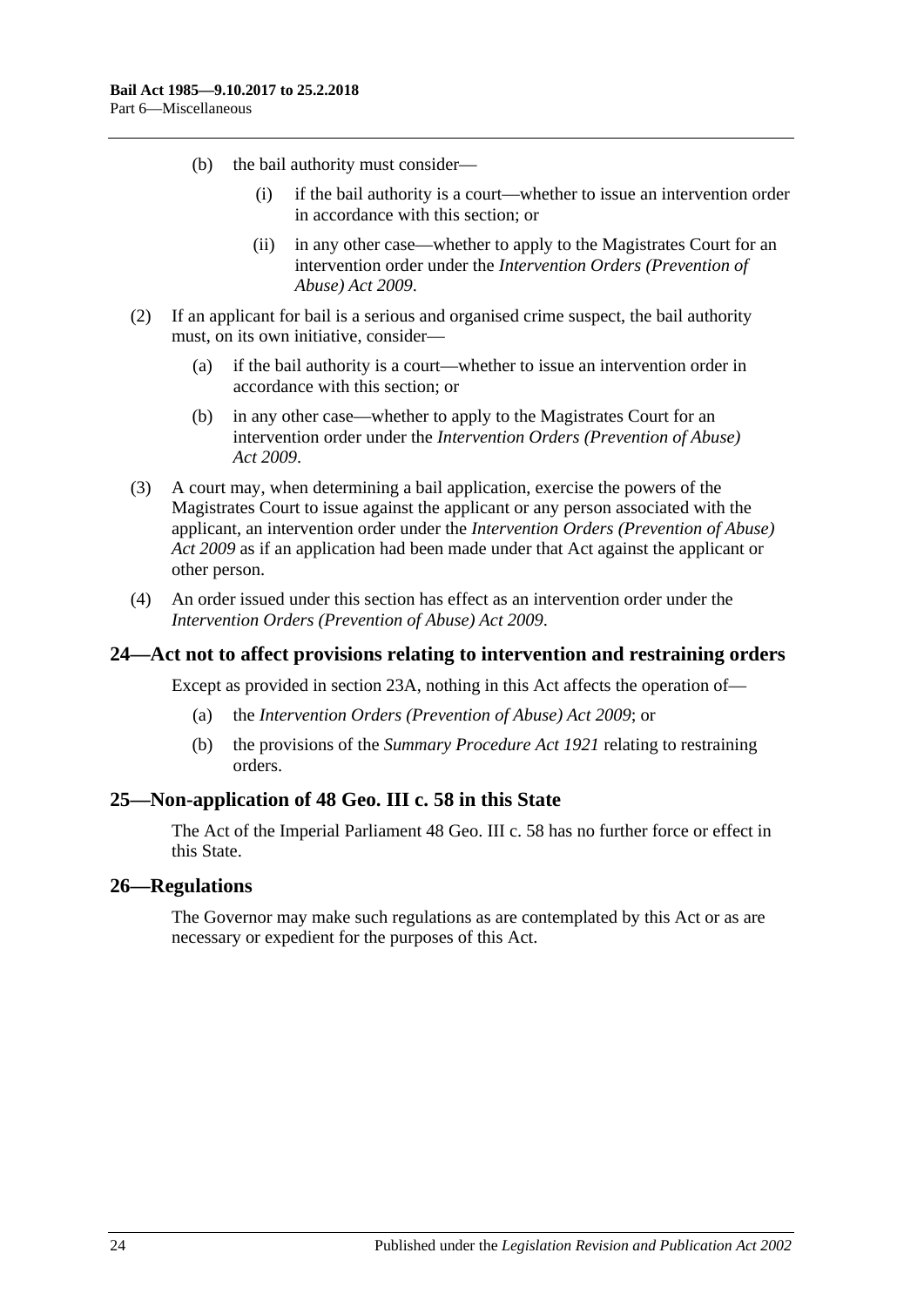# <span id="page-24-0"></span>**Legislative history**

# **Notes**

- Amendments of this version that are uncommenced are not incorporated into the text.
- Please note—References in the legislation to other legislation or instruments or to titles of bodies or offices are not automatically updated as part of the program for the revision and publication of legislation and therefore may be obsolete.
- Earlier versions of this Act (historical versions) are listed at the end of the legislative history.
- For further information relating to the Act and subordinate legislation made under the Act see the Index of South Australian Statutes or www.legislation.sa.gov.au.

# **Principal Act and amendments**

New entries appear in bold.

| Year | No | Title                                                                                           | Assent     | Commencement                                                           |
|------|----|-------------------------------------------------------------------------------------------------|------------|------------------------------------------------------------------------|
| 1985 | 5  | Bail Act 1985                                                                                   | 7.3.1985   | 7.7.1985 (Gazette 9.5.1985 p1399)                                      |
| 1986 | 33 | Statutes Amendment (Children's Bail) 10.4.1986<br>Act 1986                                      |            | 30.3.1987 (Gazette 26.2.1987 p440)                                     |
| 1987 | 32 | <b>Bail Act Amendment Act 1987</b>                                                              | 23.4.1987  | 4.10.1987 (Gazette 30.7.1987 p273)                                     |
| 1990 | 23 | <b>Statute Law Revision Act 1990</b>                                                            | 26.4.1990  | Sch 2-29.6.1990 (Gazette 14.6.1990<br>p1606                            |
| 1991 | 49 | <b>Director of Public Prosecutions</b><br>Act 1991                                              | 21.11.1991 | 6.7.1992 (Gazette 25.6.1992 p1869)                                     |
| 1991 | 69 | <b>Statutes Repeal and Amendment</b><br>(Courts) Act 1991                                       | 12.12.1991 | 6.7.1992 (Gazette 2.7.1992 p209)                                       |
| 1993 | 62 | <b>Statutes Amendment (Courts)</b><br>Act 1993                                                  | 27.5.1993  | ss 19-23-1.7.1993 (Gazette 24.6.1993<br>p2047                          |
| 1993 | 94 | <b>Statutes Repeal and Amendment</b><br>(Children's Protection and Young<br>Offenders) Act 1993 | 4.11.1993  | 1.1.1994 (Gazette 4.11.1993 p2177)                                     |
| 1994 | 22 | Domestic Violence Act 1994                                                                      | 26.5.1994  | 1.8.1994 (Gazette 14.7.1994 p68)                                       |
| 1995 | 27 | <b>Statutes Amendment</b><br>(Attorney-General's Portfolio)<br>Act 1995                         | 27.4.1995  | ss 4-11-10.7.1995 (Gazette 29.6.1995<br>p2973                          |
| 1996 | 67 | <b>Statutes Amendment</b><br>(Attorney-General's Portfolio)<br>Act 1996                         | 15.8.1996  | ss 4 & 5-17.10.1996 (Gazette<br>17.10.1996 p1361)                      |
| 1999 | 42 | <b>Statutes Amendment and Repeal</b><br>(Justice Portfolio) Act 1999                            | 5.8.1999   | Pt 3 (ss $5-10$ )-1.9.2000 (Gazette<br>11.5.2000 p2472)                |
| 2005 | 49 | <b>Statutes Amendment (Intervention</b><br>Programs and Sentencing Procedures)<br>Act 2005      | 27.10.2005 | Pt 2 (ss $4 \& 5$ ) and Sch 1-19.12.2005<br>(Gazette 15.12.2005 p4326) |
| 2005 | 56 | Justices of the Peace Act 2005                                                                  | 17.11.2005 | Sch 2 (cl 7)-1.7.2006 (Gazette<br>22.6.2006 p2012)                     |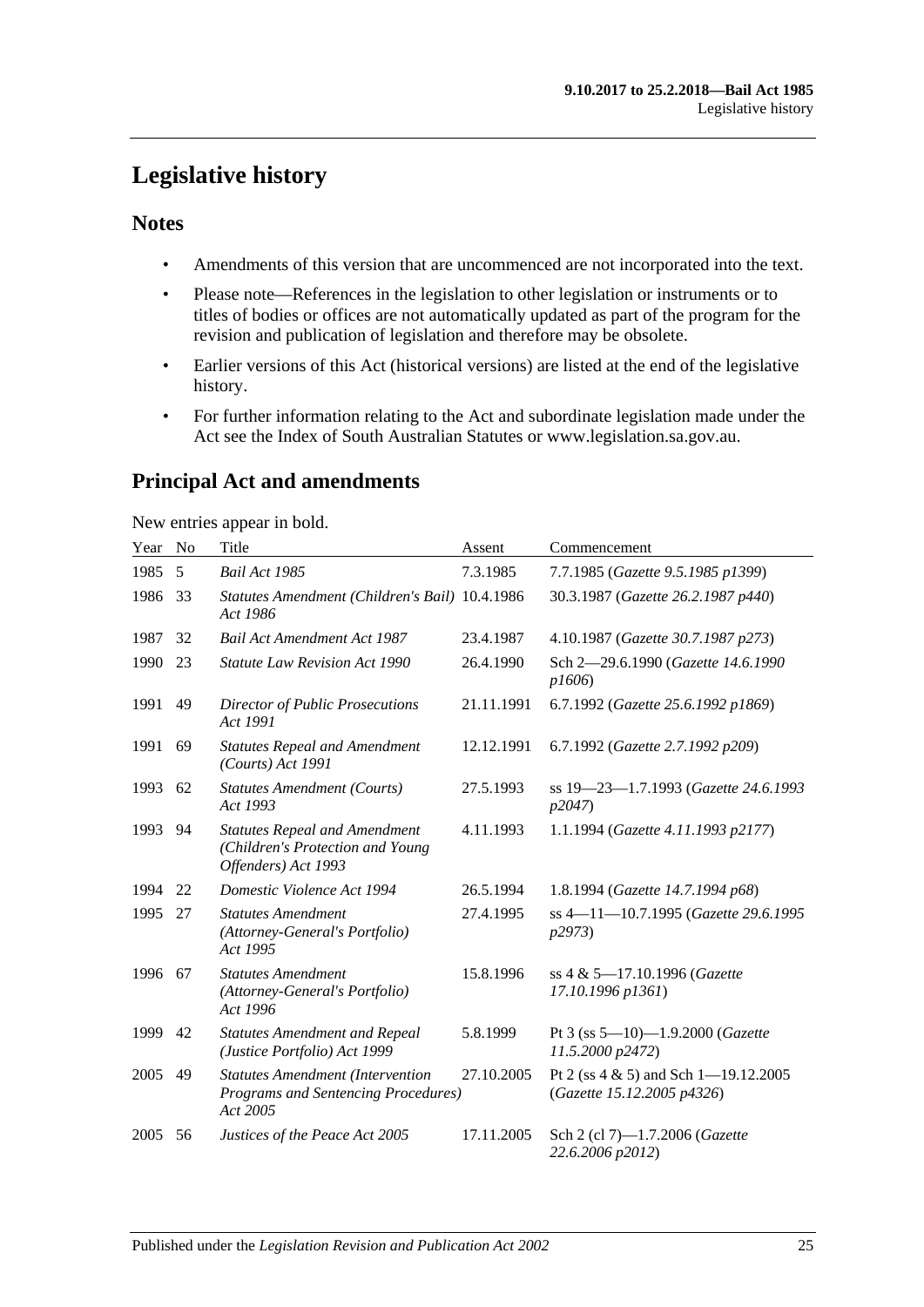#### **Bail Act 1985—9.10.2017 to 25.2.2018**

Legislative history

| 2005 | 81 | <b>Statutes Amendment (Vehicle and</b><br>Vessel Offences) Act 2005                | 8.12.2005  | Pt 3 (s 13)-30.7.2006 (Gazette<br>27.7.2006 p2400)           |
|------|----|------------------------------------------------------------------------------------|------------|--------------------------------------------------------------|
| 2006 | 17 | <b>Statutes Amendment (New Rules of</b><br>Civil Procedure) Act 2006               | 6.7.2006   | Pt 11 (ss 45-47)-4.9.2006 (Gazette<br>17.8.2006 p2831)       |
| 2007 | 48 | <b>Statutes Amendment (Victims of</b><br>Crime) Act 2007                           | 8.11.2007  | Pt 2 (s 4)-17.7.2008 (Gazette 17.7.2008<br><i>p</i> 3372)    |
| 2008 | 13 | Serious and Organised Crime<br>(Control) Act 2008                                  | 15.5.2008  | Sch 1 (cl 2)-4.9.2008 (Gazette 4.9.2008<br>p4227)            |
| 2009 | 18 | Cross-border Justice Act 2009                                                      | 21.5.2009  | Sch 1 (cl 2)-1.11.2009 (Gazette<br>29.10.2009 p4982)         |
| 2009 | 73 | Bail (Arson) Amendment Act 2009                                                    | 10.12.2009 | 10.12.2009                                                   |
| 2009 | 85 | Intervention Orders (Prevention of<br>Abuse) Act 2009                              | 10.12.2009 | Sch 1 (cll 2-4)-9.12.2011 (Gazette<br>20.10.2011 p4269)      |
| 2012 | 12 | <b>Statutes Amendment (Serious and</b><br>Organised Crime) Act 2012                | 10.5.2012  | Pt 3 (ss 8-16)-17.6.2012 (Gazette<br>14.6.2012 p2756)        |
| 2012 | 33 | Statutes Amendment (Serious Firearm 27.9.2012<br>Offences) Act 2012                |            | Pt 2 (ss 4-7)-4.3.2013 (Gazette<br>21.2.2013 p485)           |
| 2013 | 41 | Child Sex Offenders Registration<br>(Miscellaneous) Amendment Act 2013             | 3.10.2013  | Sch 1 (cl 1)-22.12.2013 (Gazette<br>19.12.2013 p4923)        |
| 2013 | 60 | <b>Statutes Amendment (Arrest</b><br>Procedures and Bail) Act 2013                 | 7.11.2013  | Pt 2 (ss 4-13) & Sch 1-1.10.2014<br>(Gazette 4.9.2014 p4244) |
| 2015 | 13 | Criminal Law (High Risk Offenders)<br>Act 2015                                     | 9.7.2015   | Sch 1 (cl 2)-25.1.2016 (Gazette<br>11.11.2015 p4886)         |
| 2015 | 14 | Intervention Orders (Prevention of<br>Abuse) (Miscellaneous) Amendment<br>Act 2015 | 9.7.2015   | Sch 1 (cl 1)-1.12.2015 (Gazette<br>19.11.2015 p4975)         |
| 2015 | 46 | Firearms Act 2015                                                                  | 17.12.2015 | Sch 1 (cl 2)-1.7.2017 (Gazette<br>27.6.2017 p2619)           |
| 2016 | 62 | <b>Statutes Amendment (Courts and</b><br>Justice Measures) Act 2016                | 8.12.2016  | Pt 2 (ss 4 & 5)-8.12.2016: s 2(1)                            |
| 2017 | 18 | Summary Procedure (Indictable<br>Offences) Amendment Act 2017                      | 14.6.2017  | Sch 2 (cll 1, 2 & 41)-5.3.2018 (Gazette<br>12.12.2017 p4961  |
| 2017 | 34 | <b>Bail (Miscellaneous) Amendment</b><br>Act 2017                                  | 22.8.2017  | 22.8.2017 except Pt 3-9.10.2017<br>(Gazette 4.10.2017 p4231) |
| 2017 | 53 | <b>Statutes Amendment (Sentencing)</b><br>Act 2017                                 | 28.11.2017 | Pt 2 (s 4)-30.4.2018 (Gazette 6.2.2018<br>p612)              |
| 2017 | 69 | <b>Statutes Amendment (Terror Suspect</b><br>Detention) Act 2017                   | 12.12.2017 | Pt 2 (ss 4 to 10)-26.2.2018 (Gazette<br>13.2.2018 p733)      |
| 2017 | 70 | <b>Statutes Amendment</b><br>(Attorney-General's Portfolio No 3)<br>Act 2017       | 12.12.2017 | Pt 3 (ss 5 to 7)-1.3.2018 (Gazette<br>6.2.2018 p610          |

# **Provisions amended**

New entries appear in bold.

Entries that relate to provisions that have been deleted appear in italics.

| $\mathbf{p}_{r}$<br>191011<br>11 U | - -<br>11,<br>. | лнеш<br>. |
|------------------------------------|-----------------|-----------|
| $\mathbf{D}$ . 1                   |                 |           |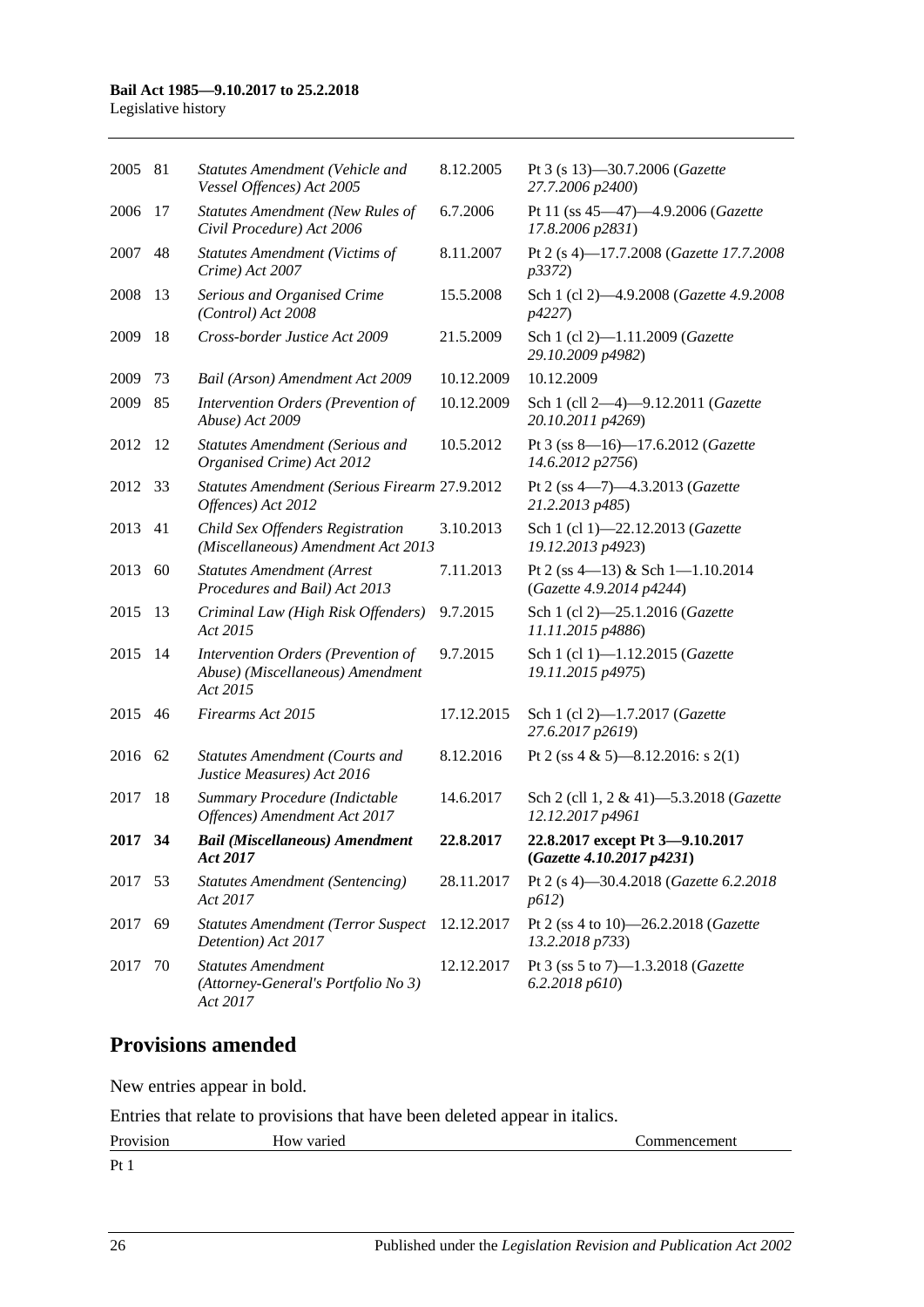#### **9.10.2017 to 25.2.2018—Bail Act 1985** Legislative history

| s <sub>2</sub>                            | deleted by $23/1990 s 3(1)$ (Sch 2)                      | 29.6.1990                    |
|-------------------------------------------|----------------------------------------------------------|------------------------------|
| $s \; 3(1)$                               |                                                          |                              |
| s(3(1))                                   | s 3 redesignated as s $3(1)$ by $33/1986$ s $3(c)$       | 30.3.1987                    |
| ammunition                                | inserted by $33/2012$ s 4(1)                             | 4.3.2013                     |
|                                           | amended by 46/2015 Sch 1 cl 2(1)                         | 1.7.2017                     |
| case manager                              | inserted by $49/2005$ s $4(1)$                           | 19.12.2005                   |
| <b>Chief Executive</b><br>Officer         | inserted by 12/2012 s 8(1)                               | 17.6.2012                    |
| child                                     | inserted by $33/1986$ s $3(a)$                           | 30.3.1987                    |
| community<br>corrections officer          | inserted by 42/1999 s 5                                  | 1.9.2000                     |
| designated police<br>facility             | inserted by $60/2013$ s $4(1)$                           | 1.10.2014                    |
| firearm                                   | inserted by $33/2012$ s $4(2)$                           | 4.3.2013                     |
|                                           | amended by 46/2015 Sch 1 cl 2(2)                         | 1.7.2017                     |
| guardian                                  | inserted by $33/1986$ s $3(b)$                           | 30.3.1987                    |
| intervention<br>program                   | inserted by $49/2005$ s $4(2)$                           | 19.12.2005                   |
| intervention<br>program manager           | inserted by $49/2005$ s $4(2)$                           | 19.12.2005                   |
| officer in charge                         | inserted by $60/2013$ s $4(2)$                           | 1.10.2014                    |
| responsible officer                       | inserted by $60/2013$ s $4(2)$                           | 1.10.2014                    |
| serious and<br>organised crime<br>offence | inserted by 12/2012 s 8(2)                               | 17.6.2012                    |
| serious and<br>organised crime<br>suspect | inserted by 12/2012 s 8(2)                               | 17.6.2012                    |
| victim                                    | amended by 32/1987 s 3                                   | 4.10.1987                    |
| working day                               | amended by 34/2017 s 4                                   | 22.8.2017                    |
| s(2)                                      | inserted by $33/1986$ s $3(c)$                           | 30.3.1987                    |
|                                           | amended by 23/1990 s 3(1) (Sch 2)                        | 29.6.1990                    |
| s <sub>3A</sub>                           | inserted by 12/2012 s 9                                  | 17.6.2012                    |
| s 3A(2)                                   | amended by 18/2017 Sch 2 cl 1                            | uncommenced-not incorporated |
| s <sub>4</sub>                            |                                                          |                              |
| s(4(1))                                   | s 4 amended by $33/1986$ s 3(d)                          | 30.3.1987                    |
|                                           | s 4 amended and redesignated as s 4(1) by<br>32/1987 s 4 | 4.10.1987                    |
|                                           | amended by 23/1990 s 3(1) (Sch 2)                        | 29.6.1990                    |
|                                           | amended by 62/1993 s 19                                  | 1.7.1993                     |
|                                           | amended by 12/2012 s 10(1)                               | 17.6.2012                    |
| s(4(1a))                                  | inserted by 12/2012 s 10(2)                              | 17.6.2012                    |
| s(4(2)                                    | inserted by $32/1987$ s 4(c)                             | 4.10.1987                    |
|                                           | amended by 60/2013 Sch 1                                 | 1.10.2014                    |
| s(4(3))                                   | inserted by 13/2015 Sch 1 cl 2                           | 25.1.2016                    |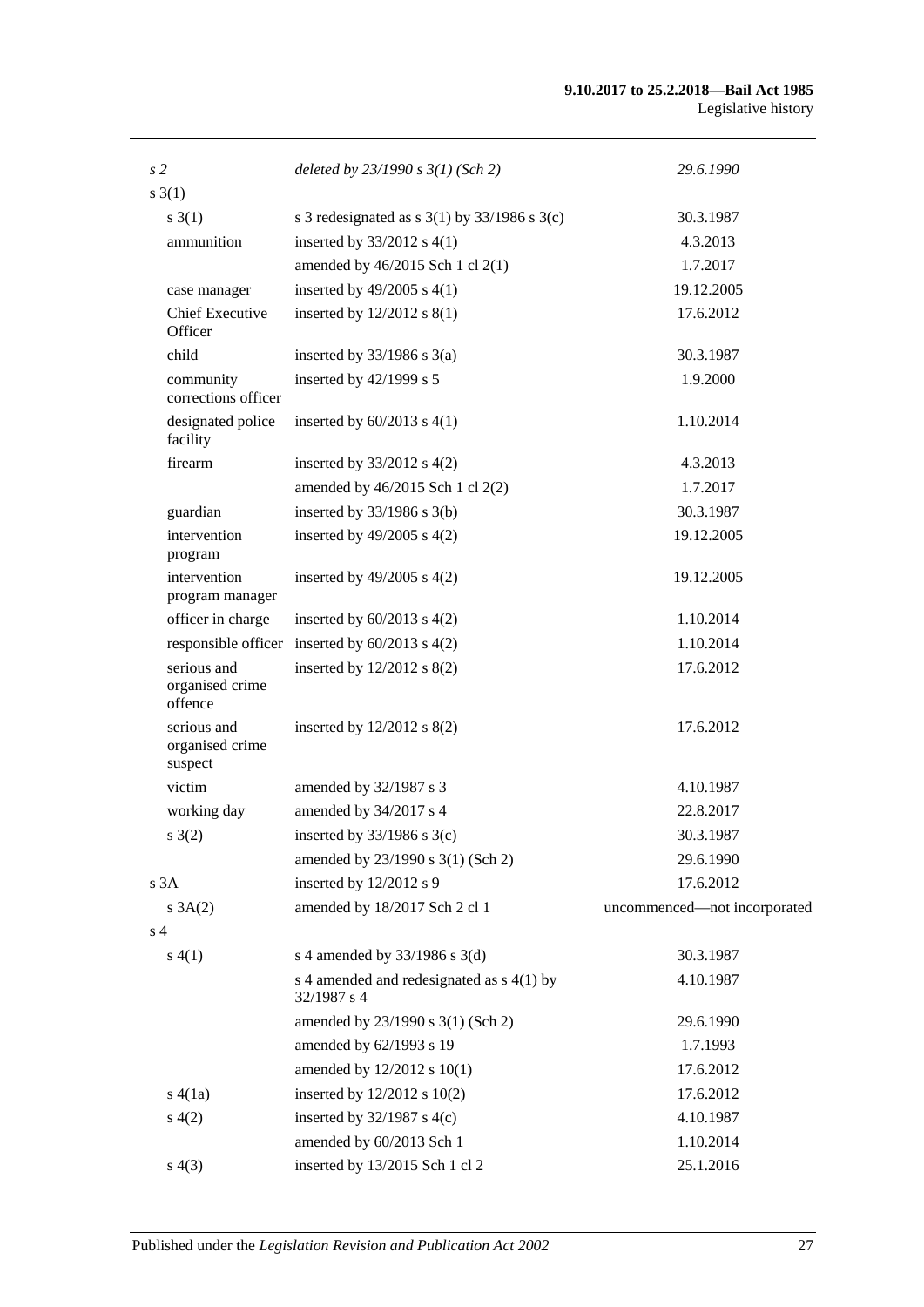Legislative history

| s <sub>5</sub>   |                                   |                              |
|------------------|-----------------------------------|------------------------------|
| s 5(1)           | amended by 32/1987 s 5            | 4.10.1987                    |
|                  | amended by 23/1990 s 3(1) (Sch 2) | 29.6.1990                    |
|                  | amended by 62/1993 s 20           | 1.7.1993                     |
|                  | amended by 27/1995 s 4            | 10.7.1995                    |
|                  | amended by $67/1996$ s $4(a)$     | 17.10.1996                   |
|                  | amended by 56/2005 Sch 2 cl 7     | 1.7.2006                     |
|                  | amended by 60/2013 s 5, Sch 1     | 1.10.2014                    |
| $s\ 5(2)$        | substituted by $67/1996$ s $4(b)$ | 17.10.1996                   |
|                  | amended by 60/2013 Sch 1          | 1.10.2014                    |
| Pt 2             |                                   |                              |
| $\overline{s}$ 6 |                                   |                              |
| s(6(1))          | amended by 23/1990 s 3(1) (Sch 2) | 29.6.1990                    |
|                  | amended by $62/1993$ s $21(a)$    | 1.7.1993                     |
|                  | amended by 42/1999 s 6            | 1.9.2000                     |
|                  | amended by 60/2013 Sch 1          | 1.10.2014                    |
|                  | amended by 18/2017 Sch 2 cl 2     | uncommenced—not incorporated |
| s(6(1a))         | inserted by $33/1986$ s $3(e)$    | 30.3.1987                    |
|                  | amended by 23/1990 s 3(1) (Sch 2) | 29.6.1990                    |
| s(6(1b))         | inserted by $62/1993$ s $21(b)$   | 1.7.1993                     |
| s(6(3))          | substituted by 32/1987 s 6        | 4.10.1987                    |
|                  | amended by 60/2013 s 6, Sch 1     | 1.10.2014                    |
|                  | amended by 62/2016 s 4            | 8.12.2016                    |
| s(4)             | substituted by 32/1987 s 6        | 4.10.1987                    |
|                  | amended by 17/2006 s 45           | 4.9.2006                     |
|                  | amended by 60/2013 Sch 1          | 1.10.2014                    |
| s(6(5)           | inserted by 32/1987 s 6           | 4.10.1987                    |
|                  | amended by 60/2013 Sch 1          | 1.10.2014                    |
| s 7              |                                   |                              |
| s(7(1)           | amended by 23/1990 s 3(1) (Sch 2) | 29.6.1990                    |
| s(7(3))          | substituted by 32/1987 s 7        | 4.10.1987                    |
|                  | amended by 60/2013 s 7            | 1.10.2014                    |
|                  | amended by 62/2016 s 5            | 8.12.2016                    |
| $s \, 7(4)$      | substituted by 32/1987 s 7        | 4.10.1987                    |
| $s \, 7(5)$      | inserted by 32/1987 s 7           | 4.10.1987                    |
|                  | amended by 60/2013 Sch 1          | 1.10.2014                    |
| $s \, 7(6)$      | inserted by 32/1987 s 7           | 4.10.1987                    |
| Pt <sub>3</sub>  |                                   |                              |
| s <sub>8</sub>   |                                   |                              |
| s(1)             | substituted by 32/1987 s 8        | 4.10.1987                    |
| s(8(1a))         | inserted by 32/1987 s 8           | 4.10.1987                    |
|                  | amended by 23/1990 s 3(1) (Sch 2) | 29.6.1990                    |
| s(2)             | amended by 23/1990 s 3(1) (Sch 2) | 29.6.1990                    |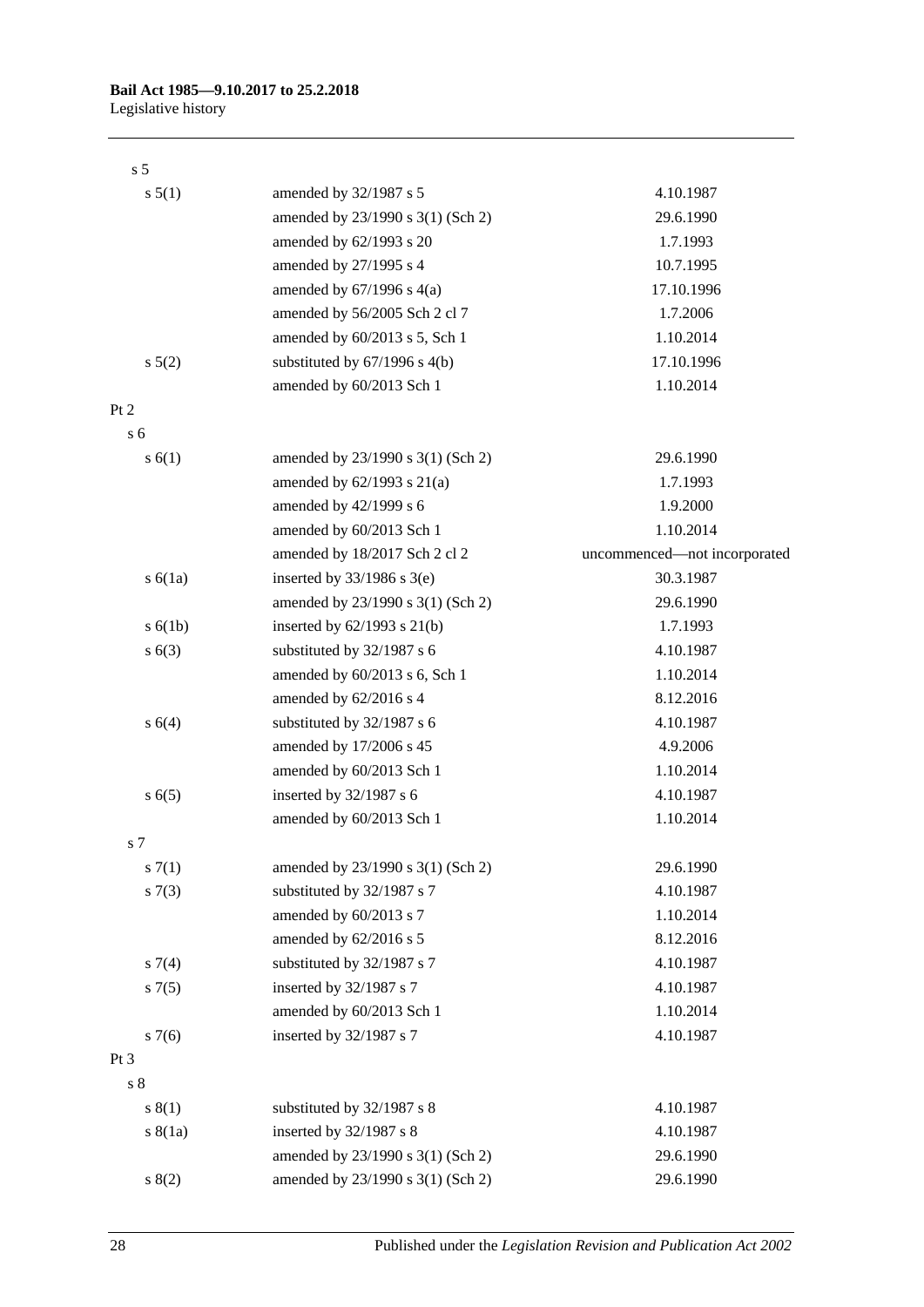#### **9.10.2017 to 25.2.2018—Bail Act 1985** Legislative history

| s(2a)                 | inserted by $33/1986$ s 3(f)                | 30.3.1987  |
|-----------------------|---------------------------------------------|------------|
|                       | amended by 60/2013 Sch 1                    | 1.10.2014  |
| s(3)                  | amended by 23/1990 s 3(1) (Sch 2)           | 29.6.1990  |
|                       | amended by 60/2013 Sch 1                    | 1.10.2014  |
| s 9                   |                                             |            |
| $s\,9(1)$             | amended by 60/2013 Sch 1                    | 1.10.2014  |
| $s \, 9(2)$           | amended by 23/1990 s 3(1) (Sch 2)           | 29.6.1990  |
|                       | amended by 60/2013 Sch 1                    | 1.10.2014  |
| s 10                  |                                             |            |
| 10(1)                 | amended by 23/1990 s 3(1) (Sch 2)           | 29.6.1990  |
|                       | amended by $62/1993$ s $22(a)$              | 1.7.1993   |
|                       | (c) deleted by $22/1994$ Sch cl $2(a)$      | 1.8.1994   |
|                       | amended by 85/2009 Sch 1 cl 2               | 9.12.2011  |
|                       | amended by 60/2013 Sch 1                    | 1.10.2014  |
| 10(2)                 | amended by 23/1990 s 3(1) (Sch 2)           | 29.6.1990  |
|                       | amended by 60/2013 Sch 1                    | 1.10.2014  |
| s 10(3)               | inserted by 62/1993 s 22(b)                 | 1.7.1993   |
|                       | amended by 60/2013 Sch 1                    | 1.10.2014  |
| s 10(4)               | inserted by 22/1994 Sch cl 2(b)             | 1.8.1994   |
|                       | amended by 60/2013 Sch 1                    | 1.10.2014  |
| s 10A                 | inserted by 81/2005 s 13                    | 30.7.2006  |
| $s$ 10A $(1a)$        | inserted by 12/2012 s 11(1)                 | 17.6.2012  |
| s 10A(2)              | substituted by 48/2007 s 4                  | 17.7.2008  |
|                       | substituted by 13/2008 Sch 1 cl 2           | 4.9.2008   |
|                       | prescribed applicant amended by 73/2009 s 3 | 10.12.2009 |
|                       | amended by 85/2009 Sch 1 cl 3               | 9.12.2011  |
|                       | amended by 12/2012 s 11(2)                  | 17.6.2012  |
|                       | amended by 33/2012 s 5                      | 4.3.2013   |
|                       | amended by 60/2013 Sch 1                    | 1.10.2014  |
|                       | amended by $34/2017$ s $6(1)$ , (2)         | 9.10.2017  |
| s 11                  |                                             |            |
| s 11(1)               | substituted by 33/2012 s 6                  | 4.3.2013   |
| s $11(1a)$ — $(1d)$   | inserted by 33/2012 s 6                     | 4.3.2013   |
| s 11(2)               | amended by $33/1986$ s $3(g)$               | 30.3.1987  |
|                       | amended by $32/1987$ s $9(a)$               | 4.10.1987  |
|                       | amended by 23/1990 s 3(1) (Sch 2)           | 29.6.1990  |
|                       | amended by 42/1999 s 7(a), (b)              | 1.9.2000   |
|                       | amended by 60/2013 Sch 1                    | 1.10.2014  |
| s $11(2aa)$           | inserted by 12/2012 s 12(1)                 | 17.6.2012  |
| s $11(2ab)$ - $(2ad)$ | inserted by 41/2013 Sch 1 cl 1(1)           | 22.12.2013 |
| s 11(2a)              | inserted by 32/1987 s 9(b)                  | 4.10.1987  |
| s 11(3)               | amended by $33/1986$ s $3(m)$               | 30.3.1987  |
|                       | substituted by $32/1987$ s $9(b)$           | 4.10.1987  |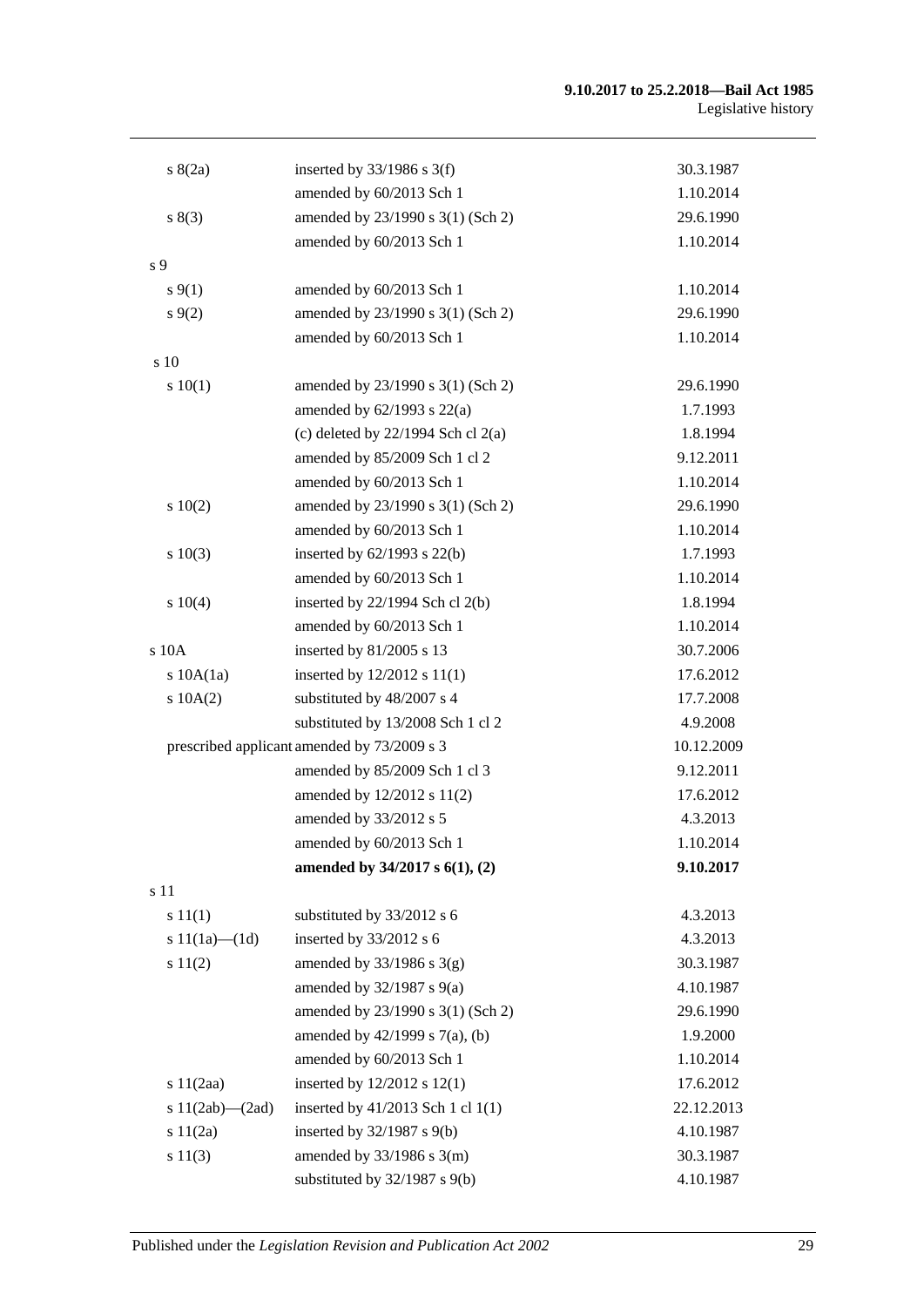|                     | amended by 23/1990 s 3(1) (Sch 2)  | 29.6.1990  |
|---------------------|------------------------------------|------------|
| s 11(3a)            | inserted by $32/1987$ s $9(b)$     | 4.10.1987  |
|                     | amended by 23/1990 s 3(1) (Sch 2)  | 29.6.1990  |
|                     | substituted by $12/2012$ s $12(2)$ | 17.6.2012  |
| s $11(4)$ and $(5)$ | amended by 23/1990 s 3(1) (Sch 2)  | 29.6.1990  |
| s 11(6)             | substituted by $32/1987$ s $9(c)$  | 4.10.1987  |
|                     | amended by 23/1990 s 3(1) (Sch 2)  | 29.6.1990  |
|                     | amended by $27/1995$ s $5(a)$      | 10.7.1995  |
|                     | amended by $42/1999$ s $7(c)$      | 1.9.2000   |
|                     | (b) deleted by $42/1999$ s $7(c)$  | 1.9.2000   |
|                     | amended by 60/2013 s 8, Sch 1      | 1.10.2014  |
| s 11(7)             | amended by 23/1990 s 3(1) (Sch 2)  | 29.6.1990  |
| s 11(7a)            | inserted by $32/1987$ s $9(d)$     | 4.10.1987  |
|                     | amended by 42/1999 s 7(d)          | 1.9.2000   |
|                     | amended by 60/2013 Sch 1           | 1.10.2014  |
| s 11(7b)            | inserted by $32/1987$ s $9(d)$     | 4.10.1987  |
|                     | amended by 23/1990 s 3(1) (Sch 2)  | 29.6.1990  |
|                     | amended by $42/1999$ s $7(e)$      | 1.9.2000   |
| s 11(8)             | amended by $33/1986$ s $3(n)$      | 30.3.1987  |
|                     | amended by 23/1990 s 3(1) (Sch 2)  | 29.6.1990  |
|                     | amended by $42/1999$ s $7(f)$      | 1.9.2000   |
|                     | amended by 60/2013 Sch 1           | 1.10.2014  |
| s 11(9)             | inserted by $32/1987$ s $9(e)$     | 4.10.1987  |
|                     | substituted by $27/1995$ s $5(b)$  | 10.7.1995  |
|                     | amended by 60/2013 Sch 1           | 1.10.2014  |
| s 11(10)            | inserted by $32/1987$ s $9(e)$     | 4.10.1987  |
|                     | amended by 60/2013 Sch 1           | 1.10.2014  |
|                     | (b), (c) deleted by 60/2013 Sch 1  | 1.10.2014  |
| s 11(11)            | inserted by $32/1987$ s $9(e)$     | 4.10.1987  |
|                     | amended by 23/1990 s 3(1) (Sch 2)  | 29.6.1990  |
|                     | substituted by $42/1999$ s $7(g)$  | 1.9.2000   |
|                     | amended by 60/2013 Sch 1           | 1.10.2014  |
| s 11(12)            | inserted by $32/1987$ s $9(e)$     | 4.10.1987  |
|                     | deleted by $42/1999$ s $7(g)$      | 1.9.2000   |
|                     | inserted by 18/2009 Sch 1 cl 2     | 1.11.2009  |
| s 11(13)            | inserted by 41/2013 Sch 1 cl 1(2)  | 22.12.2013 |
| $s$ 11 $A$          | inserted by 33/2012 s 7            | 4.3.2013   |
| s 11A(1)            | amended by 60/2013 Sch 1           | 1.10.2014  |
| s 12                |                                    |            |
| s 12(1)             | amended by 23/1990 s 3(1) (Sch 2)  | 29.6.1990  |
|                     | amended by 60/2013 Sch 1           | 1.10.2014  |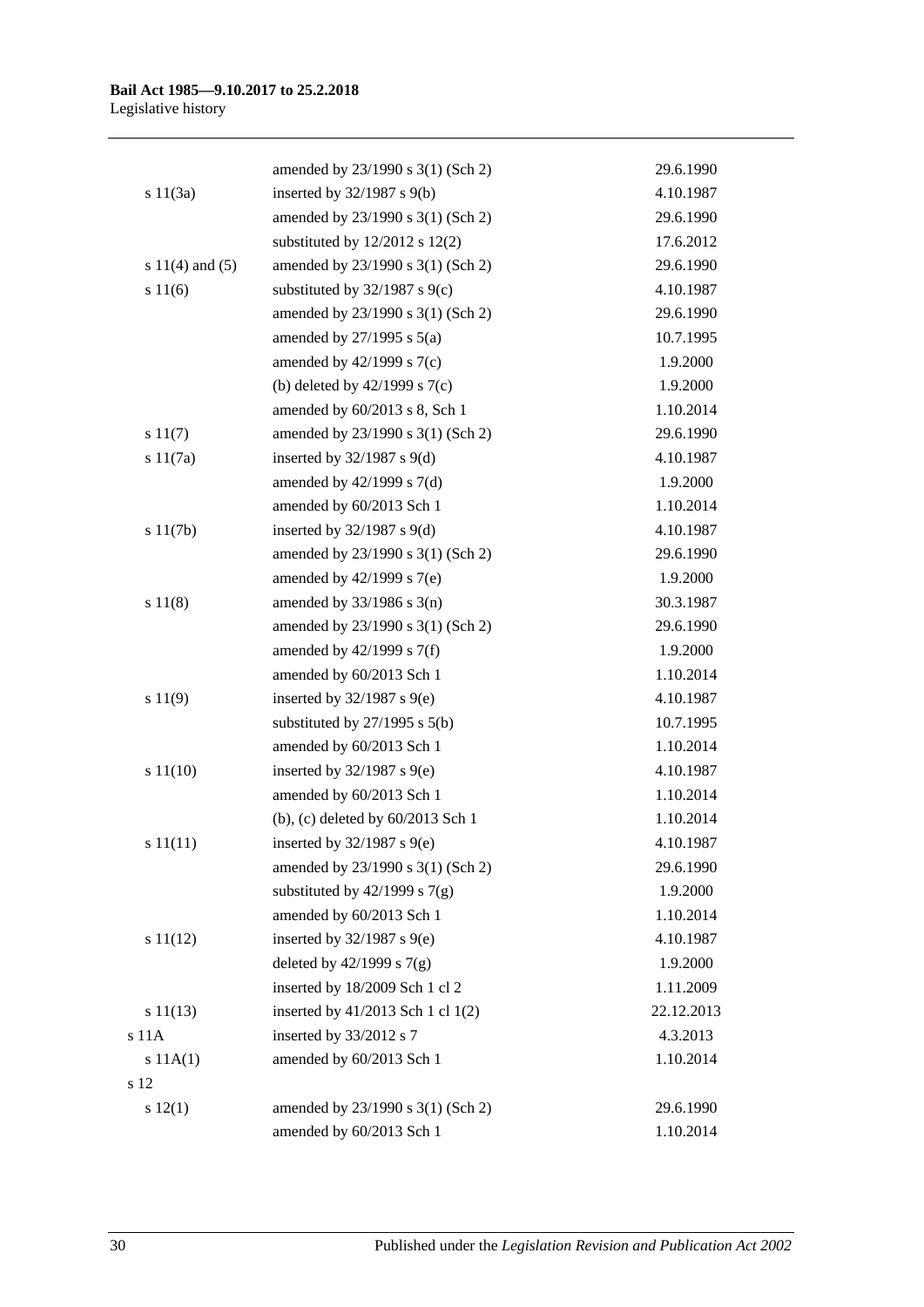#### **9.10.2017 to 25.2.2018—Bail Act 1985** Legislative history

| s 13 before<br>substitution by<br>60/2013 |                                     |            |
|-------------------------------------------|-------------------------------------|------------|
| $s$ 13(1)                                 | amended by $33/1986$ s $3(o)$ , (p) | 30.3.1987  |
|                                           | amended by 23/1990 s 3(1) (Sch 2)   | 29.6.1990  |
| $s\,13(2)$                                | amended by $33/1986 s 3(q)$         | 30.3.1987  |
|                                           | amended by $23/1990 s 3(1)$ (Sch 2) | 29.6.1990  |
|                                           | amended by $94/1993$ s $5(a)$       | 1.1.1994   |
|                                           | substituted by $27/1995 s 6(a)$     | 10.7.1995  |
| $s$ 13(3)                                 | amended by $33/1986$ s $3(r)$       | 30.3.1987  |
|                                           | amended by $23/1990 s 3(1)$ (Sch 2) | 29.6.1990  |
|                                           | amended by $94/1993$ s $5(a)$       | 1.1.1994   |
|                                           | amended by 67/1996 s 5              | 17.10.1996 |
| $s\,13(4)$                                | amended by $23/1990 s 3(1)$ (Sch 2) | 29.6.1990  |
|                                           | amended by $94/1993 s 5(b)$         | 1.1.1994   |
| $s\,13(5)$                                | inserted by $94/1993$ s $5(c)$      | 1.1.1994   |
|                                           | amended by $27/1995 s 6(b)$         | 10.7.1995  |
| s 13                                      | substituted by 60/2013 s 9          | 1.10.2014  |
| Pt 4                                      |                                     |            |
| s <sub>14</sub>                           |                                     |            |
| s14(2)                                    | amended by $33/1986$ s $3(s)$       | 30.3.1987  |
|                                           | amended by 27/1995 s 7              | 10.7.1995  |
|                                           | amended by 60/2013 Sch 1            | 1.10.2014  |
| s 14(3)                                   | amended by 23/1990 s 3(1) (Sch 2)   | 29.6.1990  |
| s 14(4)                                   | amended by 23/1990 s 3(1) (Sch 2)   | 29.6.1990  |
|                                           | amended by 60/2013 Sch 1            | 1.10.2014  |
| s14(5)                                    | amended by 23/1990 s 3(1) (Sch 2)   | 29.6.1990  |
| s 15 before<br>substitution by<br>60/2013 |                                     |            |
| sI5(1)                                    | amended by $33/1986$ s $3(t)$       | 30.3.1987  |
|                                           | amended by 23/1990 s 3(1) (Sch 2)   | 29.6.1990  |
|                                           | amended by $27/1995 s 8(a)$ , (b)   | 10.7.1995  |
| s 15(2)                                   | amended by $33/1986 s 3(u)$ , (v)   | 30.3.1987  |
|                                           | amended by 23/1990 s 3(1) (Sch 2)   | 29.6.1990  |
|                                           | amended by 27/1995 s $8(c)$ —(e)    | 10.7.1995  |
| $s\,15(3)$                                | amended by $33/1986 s 3(w)$ , (x)   | 30.3.1987  |
|                                           | amended by $23/1990 s 3(1)$ (Sch 2) | 29.6.1990  |
|                                           | amended by $27/1995$ s $8(f)$       | 10.7.1995  |
| s 15                                      | substituted by 60/2013 s 10         | 1.10.2014  |
| s 15(2)                                   | substituted by 34/2017 s 7          | 9.10.2017  |
| s 15A                                     | inserted by 32/1987 s 10            | 4.10.1987  |
| s 15A(2)                                  | amended by 60/2013 Sch 1            | 1.10.2014  |
| $s$ 15A $(3)$                             | amended by 17/2006 s 46             | 4.9.2006   |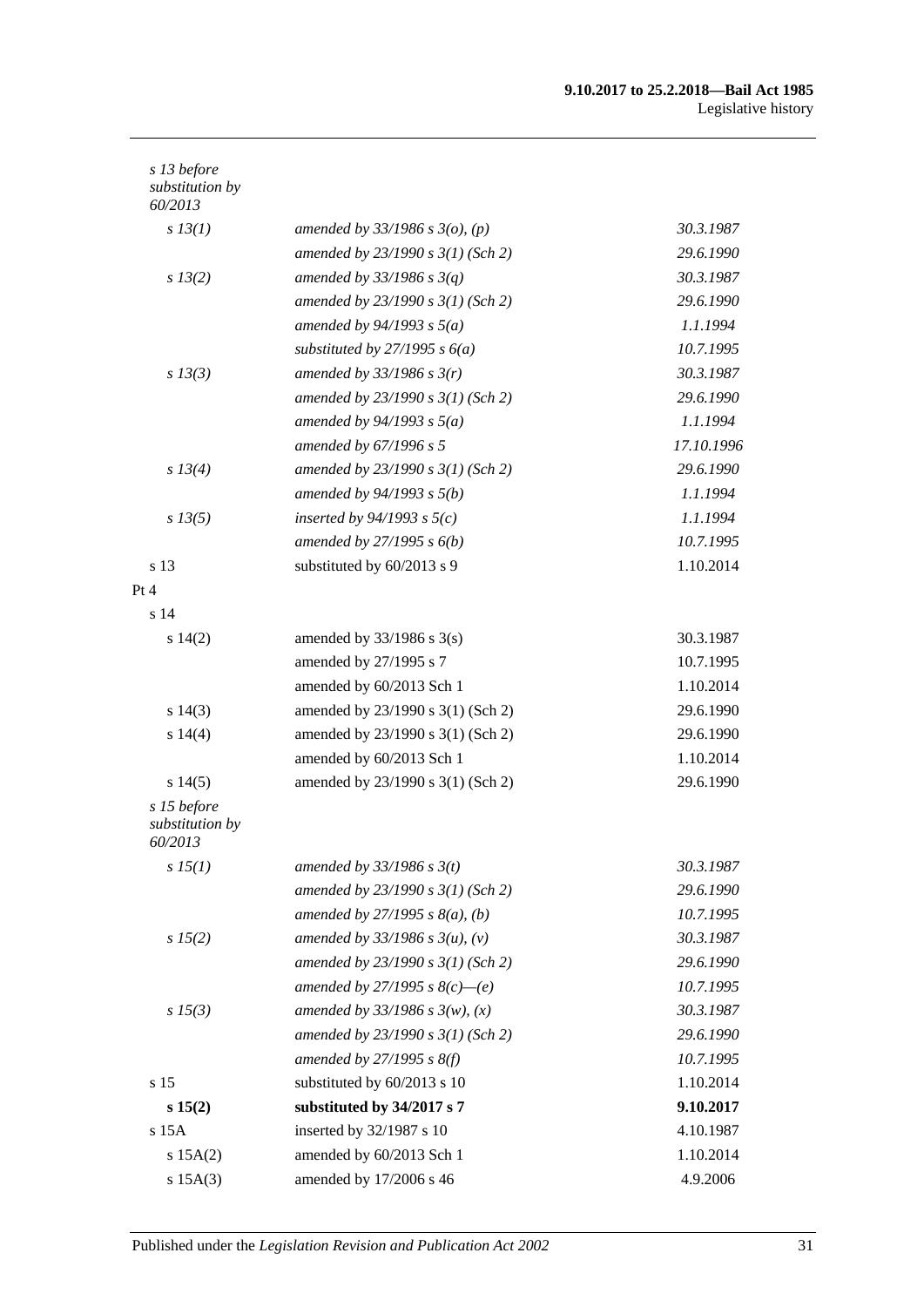|            | amended by 60/2013 Sch 1          | 1.10.2014 |
|------------|-----------------------------------|-----------|
| s 16       | substituted by 32/1987 s 11       | 4.10.1987 |
|            | substituted by 60/2013 s 11       | 1.10.2014 |
| Pt 5       |                                   |           |
| s 17       |                                   |           |
| s 17(1)    | amended by 23/1990 s 3(1) (Sch 2) | 29.6.1990 |
|            | amended by $27/1995$ s $9(a)$     | 10.7.1995 |
|            | amended by 42/1999 s 8            | 1.9.2000  |
| s 17(2)    | amended by 23/1990 s 3(1) (Sch 2) | 29.6.1990 |
|            | substituted by $27/1995$ s $9(b)$ | 10.7.1995 |
| s 17(3)    | amended by 27/1995 s 9(c)         | 10.7.1995 |
| $s$ 17(3a) | inserted by 32/1987 s 12          | 4.10.1987 |
|            | deleted by $27/1995 s 9(d)$       | 10.7.1995 |
| s 17(4)    | amended by 60/2013 Sch 1          | 1.10.2014 |
| s 17A      | inserted by 32/1987 s 13          | 4.10.1987 |
|            | amended by 23/1990 s 3(1) (Sch 2) | 29.6.1990 |
|            | amended by 42/1999 s 9            | 1.9.2000  |
|            | amended by 60/2013 Sch 1          | 1.10.2014 |
| s 18       |                                   |           |
| s 18(1)    | amended by 23/1990 s 3(1) (Sch 2) | 29.6.1990 |
|            | amended by 60/2013 s 12(1), Sch 1 | 1.10.2014 |
| s 18(2)    | amended by 23/1990 s 3(1) (Sch 2) | 29.6.1990 |
|            | amended by 60/2013 Sch 1          | 1.10.2014 |
| s 18(3)    | inserted by 32/1987 s 14          | 4.10.1987 |
|            | amended by 27/1995 s 10           | 10.7.1995 |
|            | amended by 60/2013 s 12(2)        | 1.10.2014 |
| s 19       |                                   |           |
| s 19(1)    | amended by 23/1990 s 3(1) (Sch 2) | 29.6.1990 |
|            | amended by 27/1995 s 11(a), (b)   | 10.7.1995 |
|            | amended by 17/2006 s 47(1)        | 4.9.2006  |
|            | amended by 60/2013 Sch 1          | 1.10.2014 |
| s 19(2)    | substituted by 32/1987 s 15(a)    | 4.10.1987 |
|            | amended by 27/1995 s 11(c)        | 10.7.1995 |
| s 19(3)    | amended by 27/1995 s 11(d)        | 10.7.1995 |
|            | amended by 17/2006 s 47(2)        | 4.9.2006  |
|            | amended by 60/2013 Sch 1          | 1.10.2014 |
| s 19(3a)   | inserted by 32/1987 s 15(b)       | 4.10.1987 |
|            | substituted by 62/1993 s 23       | 1.7.1993  |
|            | amended by 27/1995 s 11(e)        | 10.7.1995 |
| s 19A      | inserted by 12/2012 s 13          | 17.6.2012 |
|            | amended by 60/2013 s 13, Sch 1    | 1.10.2014 |
| s 20       | amended by $33/1986$ s $3(y)$     | 30.3.1987 |
|            | substituted by 32/1987 s 16       | 4.10.1987 |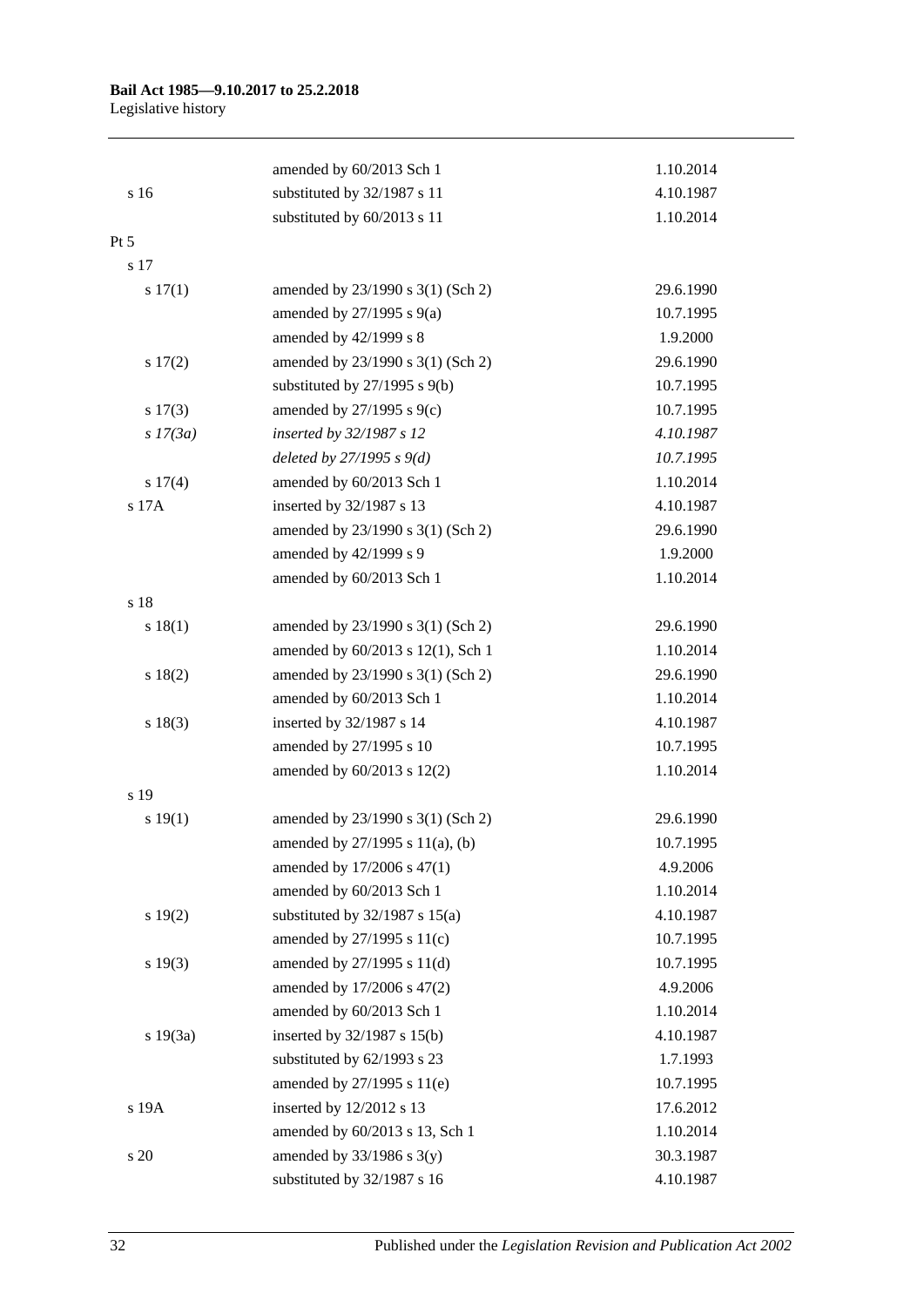| amended by 23/1990 s 3(1) (Sch 2)                | 29.6.1990  |
|--------------------------------------------------|------------|
| inserted by 32/1987 s 17                         | 4.10.1987  |
| amended by 49/1991 Sch 2                         | 6.7.1992   |
| amended by 60/2013 Sch 1                         | 1.10.2014  |
| inserted by 49/2005 s 5                          | 19.12.2005 |
| substituted by 14/2015 Sch 1 cl 1                | 1.12.2015  |
| amended by 60/2013 Sch 1                         | 1.10.2014  |
| inserted by 49/2005 s 5                          | 19.12.2005 |
| amended by 60/2013 Sch 1                         | 1.10.2014  |
| amended by 23/1990 s 3(1) (Sch 2)                | 29.6.1990  |
| amended by 42/1999 s 10                          | 1.9.2000   |
|                                                  |            |
| s 23 redesignated as s $23(1)$ by $32/1987$ s 18 | 4.10.1987  |
| substituted by $23/1990 s 3(1)$ (Sch 2)          | 29.6.1990  |
| inserted by 32/1987 s 18                         | 4.10.1987  |
| substituted by 69/1991 s 18                      | 6.7.1992   |
| amended by 60/2013 Sch 1                         | 1.10.2014  |
| inserted by 12/2012 s 14                         | 17.6.2012  |
| amended by $33/1986$ s $3(z)$                    | 30.3.1987  |
| amended by 23/1990 s 3(1) (Sch 2)                | 29.6.1990  |
| substituted by $22/1994$ Sch cl $2(c)$           | 1.8.1994   |
| amended by 85/2009 Sch 1 cl 4                    | 9.12.2011  |
| amended by 12/2012 s 15                          | 17.6.2012  |
|                                                  |            |

# **Transitional etc provisions associated with Act or amendments**

# *Statutes Amendment (Intervention Programs and Sentencing Procedures) Act 2005, Sch 1*

# **1—Review of services included on intervention programs**

- (1) Either House of Parliament may, not before the first anniversary of the commencement of this Act, require the Ombudsman to carry out an investigation concerning the value and effectiveness of all services included on intervention programs (within the meaning of the *[Bail Act](http://www.legislation.sa.gov.au/index.aspx?action=legref&type=act&legtitle=Bail%20Act%201985) 1985* and the *[Criminal Law \(Sentencing\)](http://www.legislation.sa.gov.au/index.aspx?action=legref&type=act&legtitle=Criminal%20Law%20(Sentencing)%20Act%201988)  Act [1988](http://www.legislation.sa.gov.au/index.aspx?action=legref&type=act&legtitle=Criminal%20Law%20(Sentencing)%20Act%201988)*) in the 12 month period following that commencement (or another period specified by the House).
- (2) For the purposes of the investigation, the Ombudsman may exercise the same investigative powers as are conferred on the Ombudsman by the *[Ombudsman](http://www.legislation.sa.gov.au/index.aspx?action=legref&type=act&legtitle=Ombudsman%20Act%201972)  Act [1972](http://www.legislation.sa.gov.au/index.aspx?action=legref&type=act&legtitle=Ombudsman%20Act%201972)* in relation to an investigation duly initiated under that Act.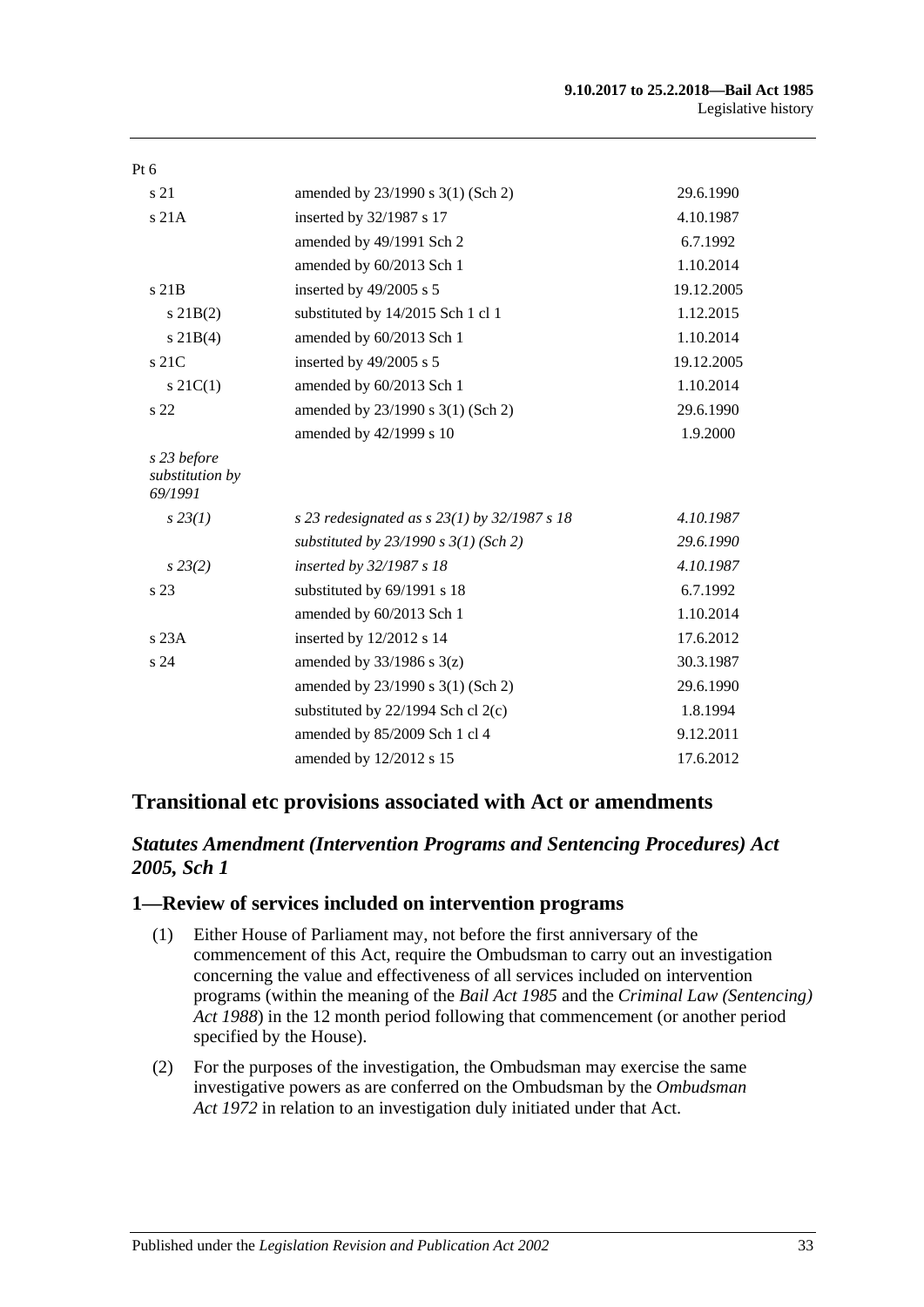- (3) The Ombudsman must, after completing the investigation, submit a report on the outcome of the investigation to—
	- (a) if the investigation was required by the Legislative Council—the President of the Legislative Council; or
	- (b) if the investigation was required by the House of Assembly—the Speaker of the House of Assembly.
- (4) If the Ombudsman is required to carry out an investigation in accordance with this clause, the Attorney-General must ensure that the Ombudsman is provided with the resources the Ombudsman reasonably requires for the purposes of carrying out the investigation.

#### *Statutes Amendment (Serious and Organised Crime) Act 2012*

### **16—Transitional provision**

The amendments to the *[Bail Act](http://www.legislation.sa.gov.au/index.aspx?action=legref&type=act&legtitle=Bail%20Act%201985) 1985* effected by this Part only apply in relation to a person taken into custody on a charge of an offence allegedly committed after the commencement of this Part.

### *Bail (Miscellaneous) Amendment Act 2017*

### **5—Retrospective effect**

It is the intention of the Parliament that—

- (a) the *[Bail Act](http://www.legislation.sa.gov.au/index.aspx?action=legref&type=act&legtitle=Bail%20Act%201985) 1985* is to be taken to have always excluded a Saturday, a Sunday and any other public holiday from the definition of a *working day*; and
- (b) no liability lies against the Crown or any officer or employee of the Crown, or any magistrate or other holder of judicial office, in respect of a failure to bring a person taken into custody before the commencement of this section before an appropriate authority on a Saturday.

# **Historical versions**

Reprint No 1—6.7.1992 Reprint No 2—1.7.1993 Reprint No 3—1.1.1994 Reprint No 4—1.8.1994 Reprint No 5—10.7.1995 Reprint No 6—17.10.1996 Reprint No 7—1.9.2000 19.12.2005 1.7.2006 30.7.2006 4.9.2006 17.7.2008 4.9.2008 1.11.2009 10.12.2009